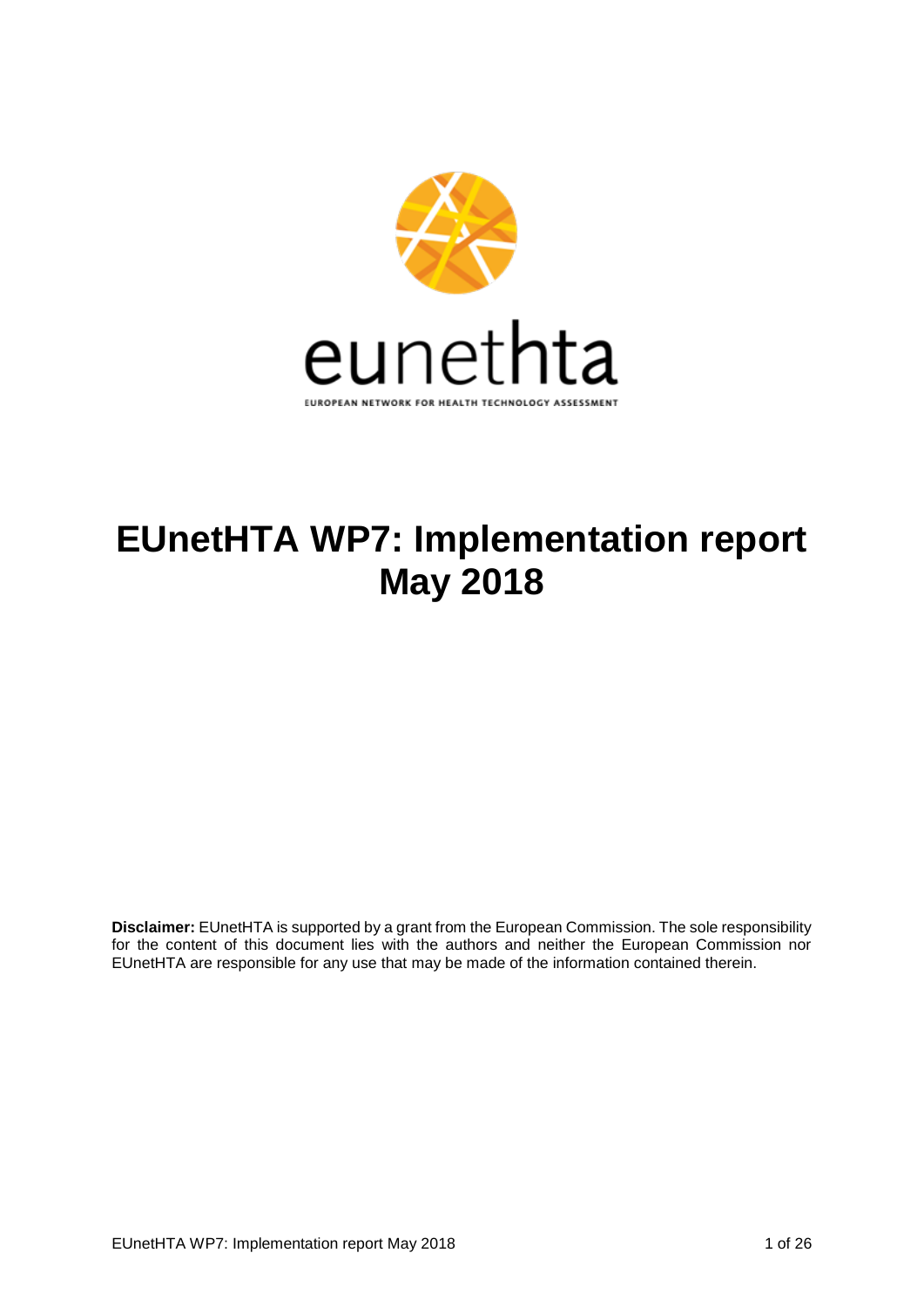# <span id="page-1-0"></span>**Contents**

| Table 1: Response rate EUnetHTA assessments published 2016-2017 5            |  |
|------------------------------------------------------------------------------|--|
|                                                                              |  |
| Table 2: Work status in the topic area subject to EUnetHTA assessment  6     |  |
|                                                                              |  |
|                                                                              |  |
| Figure 1: Countries reporting use of one or more of the first 5 JA3 EUnetHTA |  |
|                                                                              |  |
|                                                                              |  |
|                                                                              |  |
| Figure 2: Type of use of first 5 published JA3 assessments  11               |  |
|                                                                              |  |
|                                                                              |  |
|                                                                              |  |
| Figure 3: Limiting Factors among agencies using EUnetHTA assessments  14     |  |
| Section 2: Initial data for EUnetHTA assessments published in 2018 17        |  |
| Table 5: Survey response rate for EUnetHTA assessments published 2018 17     |  |
| Table 6: Overview of use EUnetHTA assessments published 2018  17             |  |
|                                                                              |  |
| Figure 4: Table with the number of reported uses of JA2 assessments 19       |  |
|                                                                              |  |
|                                                                              |  |
| Figure 7: Nature of use of JA2 assessments by type of assessment 21          |  |
|                                                                              |  |
|                                                                              |  |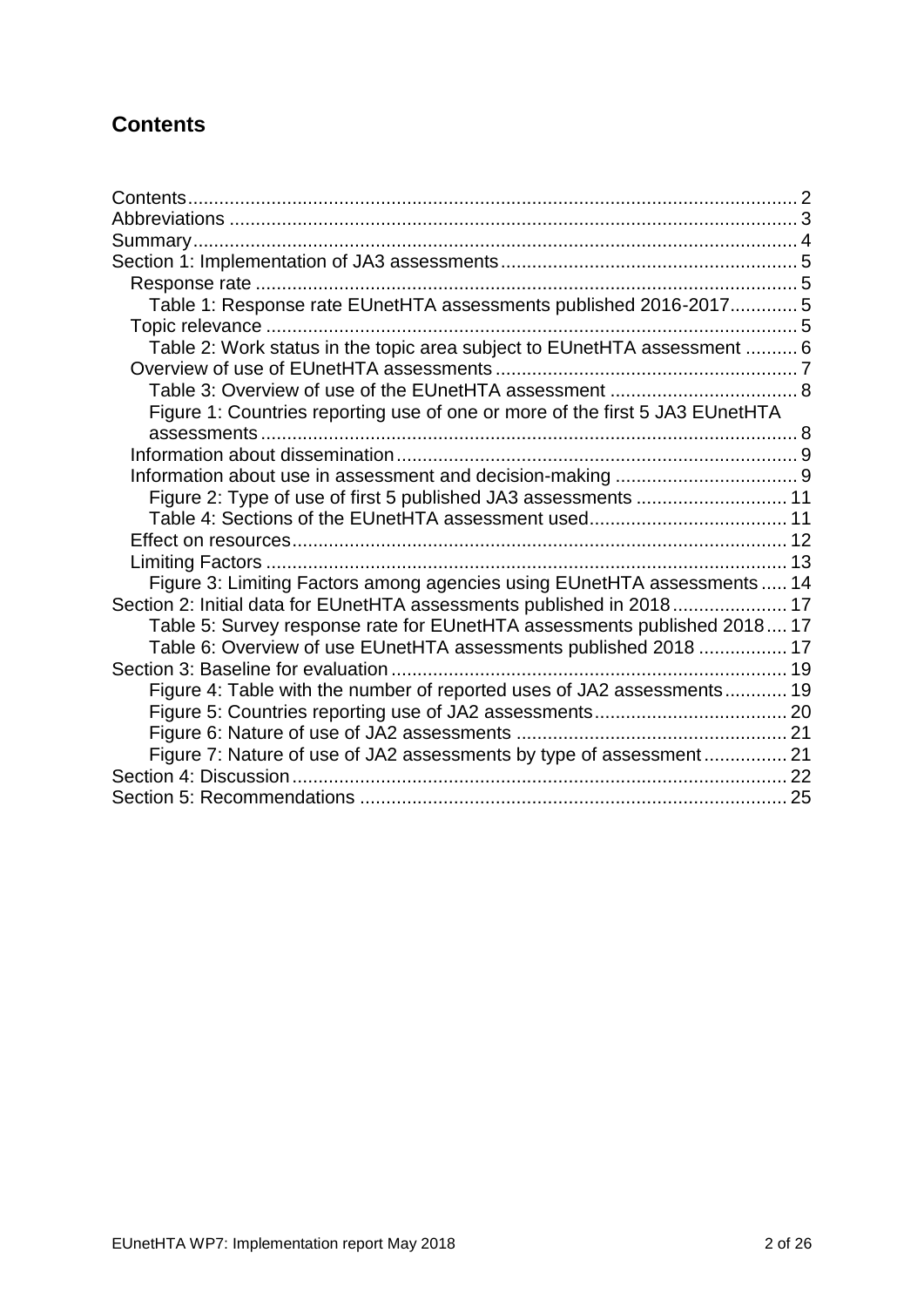# <span id="page-2-0"></span>**Abbreviations**

AAZ: Agency for Quality and Accreditation in Health Care and Social Welfare AEMPS: Agencia Española De Medicamentos y Productos Sanitarios AETSA: Andalusian Agency for Health Technology Assessment AIFA: Agenzia Italiana Del Farmaco ASSR-RER: Agenzia sanitaria e sociale regionale - Regione Emilia-Romagna EC: European Commission EUnetHTA: European Network for Health Technology Assessment EU REA: EUnetHTA Relative Effectivness Assessment FIMEA: Finnish Medicines Agencies GOEG: Gesundheit Österreich GmbH HAS: Haute Autorité de Santé HIS: Healthcare Improvement Scotland HTA: Health Technology Assessment INFARMED: National Authority of Medicines and Health Products JA: Joint Action KCE: Belgian Health Care Knowledge Centre LBI-HTA: Ludwig Boltzmann Institute for Health Technology Assessment NHS: National Health Service NIPT: Non-invasive perinatal testing NOMA: Norwegian Medicines Agency NSPHMPD: National School of Public Health, Management and Professional Development Bucharest, Romania OSTEBA: Basque Office for Health Technology Assessment REA: Relative Effectiveness Assessment UK: United Kingdom VASPVT: State Health Care Accreditation Agency, Lithuania WP: Work package ZIN: Zorginstituut Nederland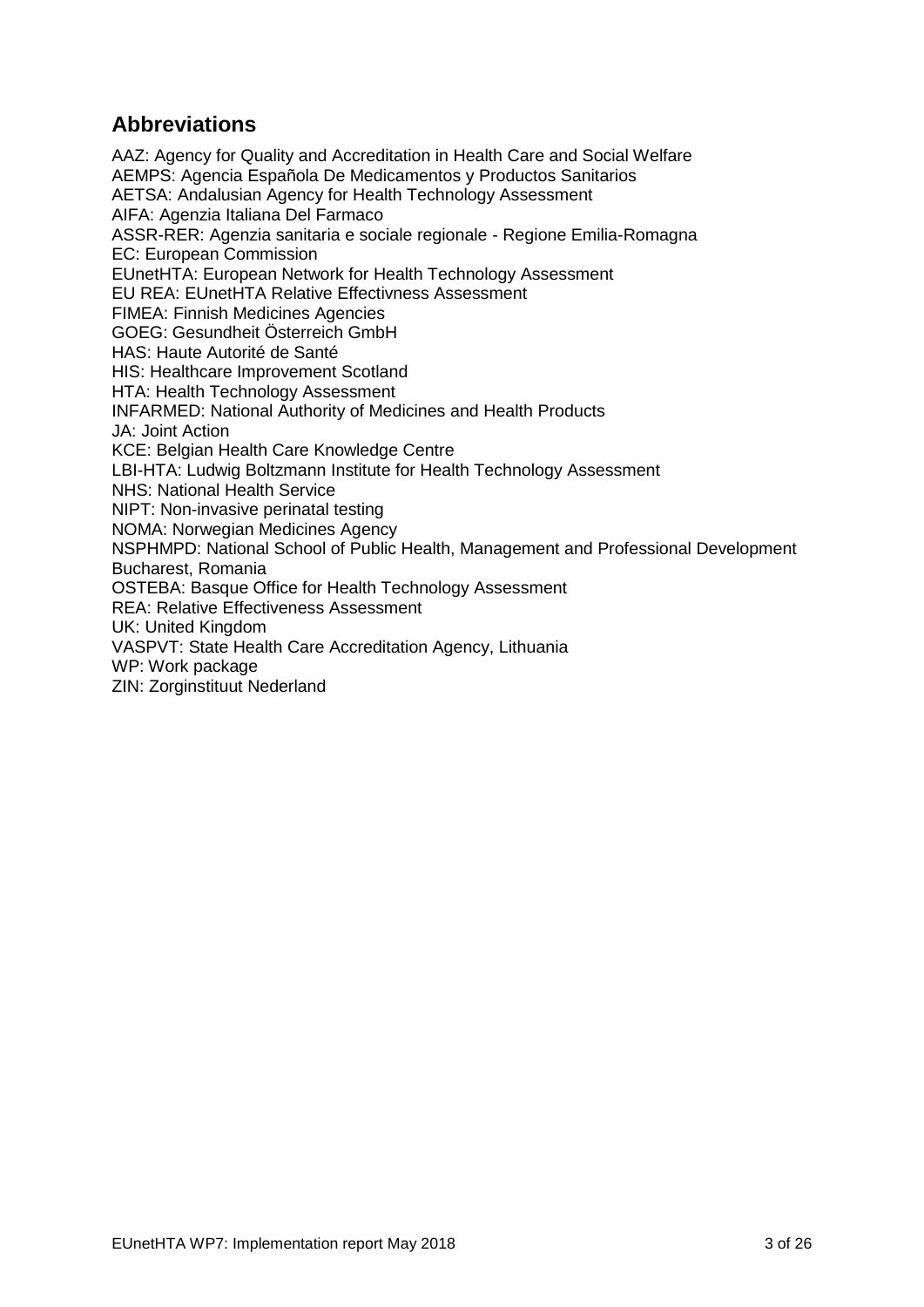# <span id="page-3-0"></span>**Summary**

- Forty-six examples of use of JA3 EUnetHTA assessments were reported (up to May 2018). Twenty-one of these were for pharmaceutical assessments and 25 for assessments of other technologies.
- Twenty-eight (61%) examples described use to support or as an alternative to existing HTA procedures and 18 (39%) were examples of dissemination practices to support awareness of HTA and EUnetHTA assessments.
- Topics chosen by EUnetHTA for assessment have mainly been relevant to partners and within their organisational remit for HTA.
- In 18 instances the EUnetHTA assessment was not used in agency work on the topic area, the most frequent reason (66% of instances) given was that the EUnetHTA assessment was not available when the agency did their work.
- So far, EUnetHTA assessments of other technologies have most often been used to produce a national language summary with a link to the full EUnetHTA assessment. These agencies report resource savings.
- For pharmaceuticals in most instances the EUnetHTA assessment has been used to support national procedures rather than to replace them. These agencies report no or very limited resource savings.
- Agencies using EUnetHTA assessments of other technologies were less likely to report factors that limit the usability of the reports.
- For EUnetHTA pharmaceutical assessments the most frequently identified factors that limited the use agencies could make of the report were: timing, the requirement to use a specified report structure and requirement to prepare reports in the national language.
- Given the relatively short period of time since publication of the first EUnetHTA assessments, the amount of use reported is comparable to that observed in EUnetHTA JA2 for other technologies and better than that observed in JA2 for pharmaceuticals.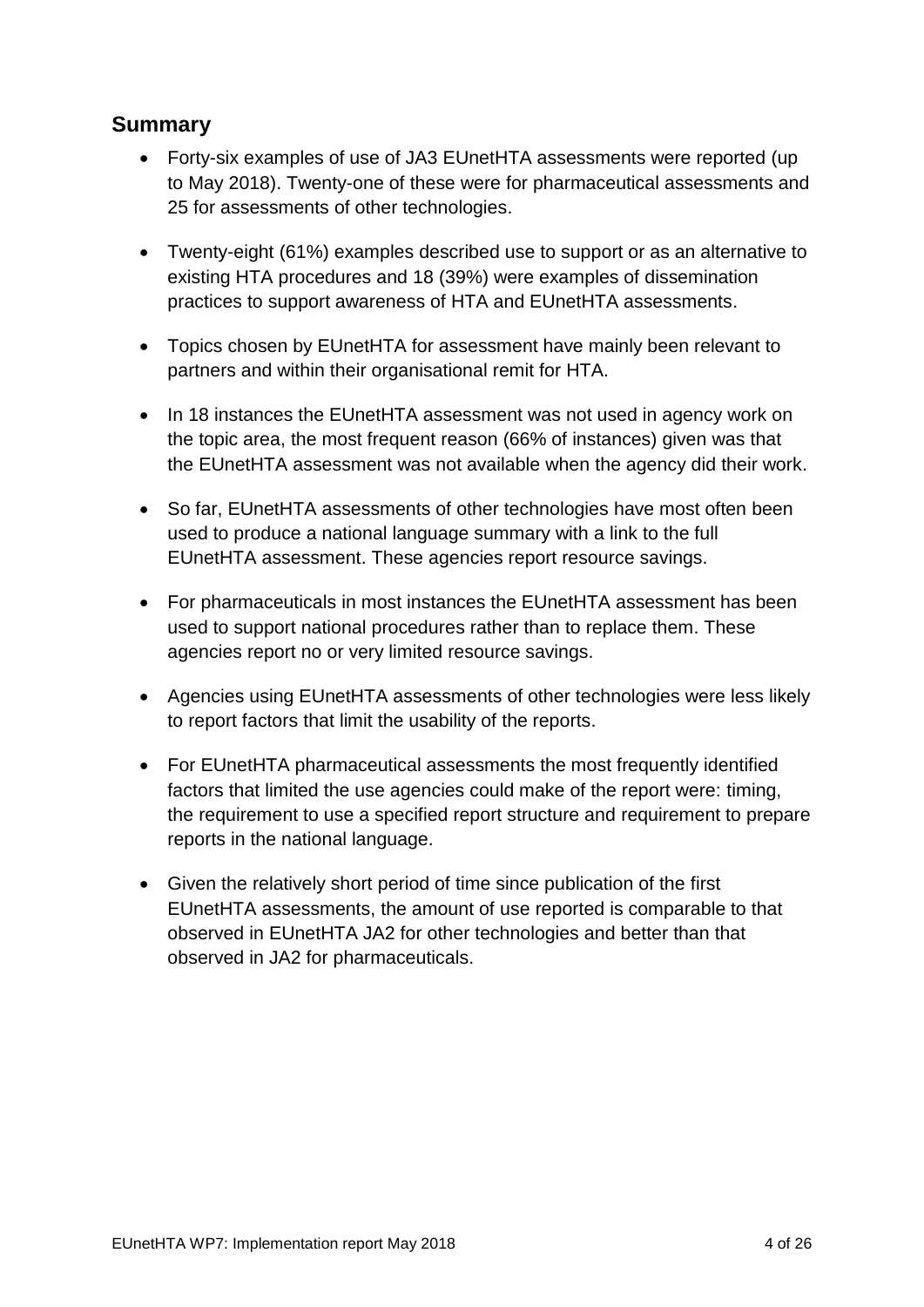# <span id="page-4-0"></span>**Section 1: Implementation of JA3 assessments**

# <span id="page-4-1"></span>*Response rate*

Following publication of a EUnetHTA assessment an implementation feedback survey is published on the EUnetHTA intranet. The survey links are live for the duration of JA3 allowing agencies to enter and update details as their work status changes, for example if work on a EUnetHTA topic starts or completes.

The first five assessments published in EUnetHTA JA3 are followed up in detail in this report. Survey data were downloaded from the EUnetHTA Intranet on May 17<sup>th</sup> 2018. The country-level response rate to the surveys ranged from 66-86% (table 1). In addition to the survey data, data from 6 interviews are included in the report.

The two pharmaceuticals assessed by EUnetHTA received marketing authorisation in the indication assessed less than 1 year ago, therefore as yet, product launch may not have occurred across all EU markets and so not all countries will have had the opportunity to use these EUnetHTA pharmaceutical assessments.

| Assessment                                                     | Publication<br>date | Total agency<br>responses | Response rate at<br>the level of unique<br>countries <sup>1</sup> |
|----------------------------------------------------------------|---------------------|---------------------------|-------------------------------------------------------------------|
| OTCA01: Wearable cardioverter-<br>defibrillator therapy        | November<br>2016    | 34                        | 17/24 (71%)                                                       |
| OTCA02: Antibacterial-coated<br><b>Sutures</b>                 | April 2017          | 29                        | 16/24 (66%)                                                       |
| <b>OTCA05: Repetitive transcranial</b><br>magnetic stimulation | April 2017          | 34                        | 17/24 (71%)                                                       |
| PTJA01: Midostaurin for Acute<br>Myeloid Leukaemia             | November<br>2017    | 39                        | 25/29 (86%)                                                       |
| PTJA02: Regorafenib for<br>hepatocellular carcinoma            | October 2017        | 37                        | 22/29 (76%)                                                       |

<span id="page-4-2"></span>**Table 1: Response rate EUnetHTA assessments published 2016-2017**

# <span id="page-4-3"></span>*Topic relevance*

1

The data show that EUnetHTA is generally choosing topics that are within an agency's remit (table 2). Examples where topics were out of remit include some agencies who only assess a particular category of technology, for example inpatient or outpatient technologies. For example the pharmaceuticals assessed by

<sup>&</sup>lt;sup>1</sup>Calculated based on 24 countries currently using HTA to assess non-pharmaceutical technologies and 29 using HTA to assess pharmaceutical technologies. Data on use of HTA was collected by WP7 in their research and analysis of HTA and reimbursement processes in EUnetHTA partner countries and from partners in the implementation network.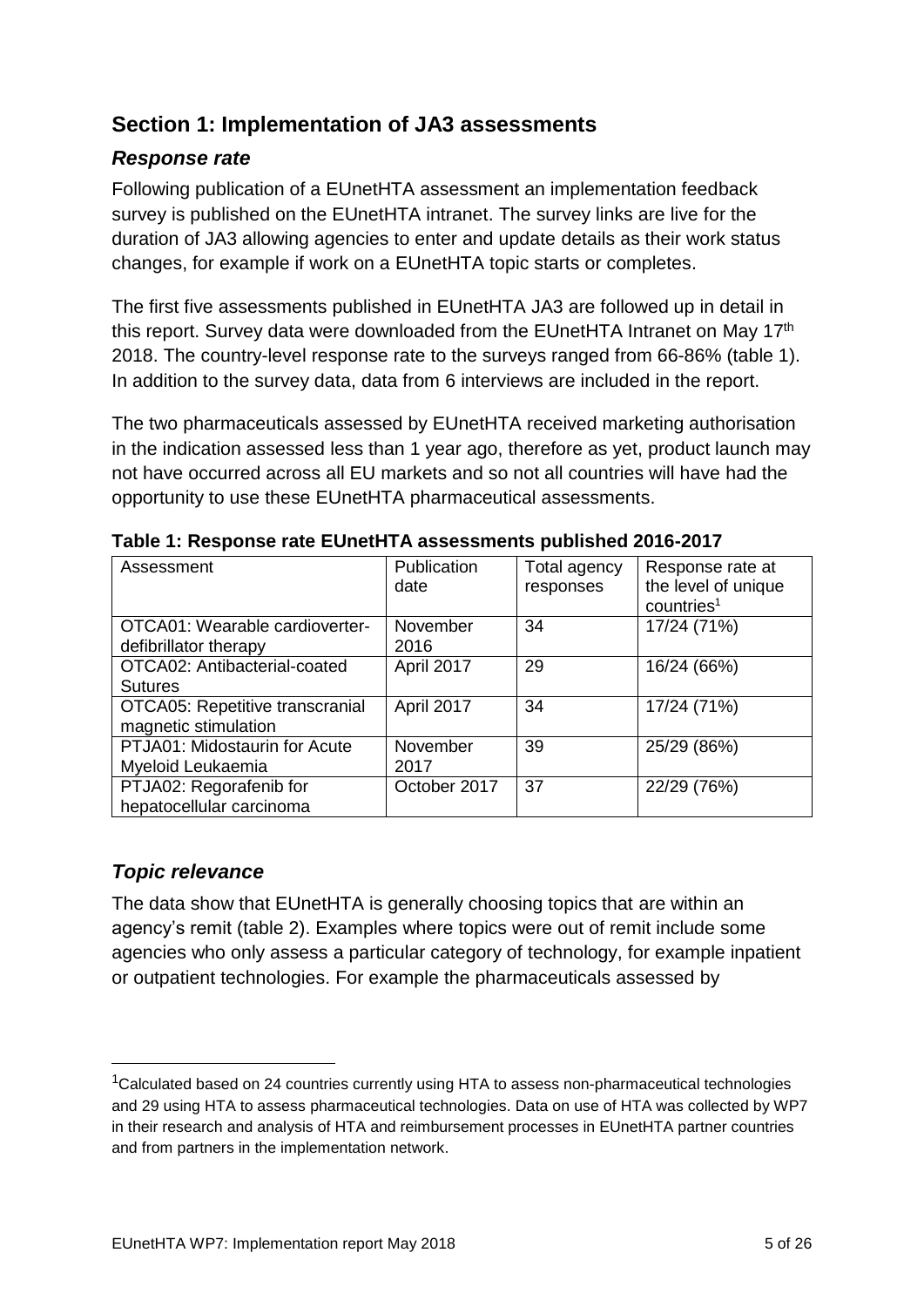EUnetHTA have all been classified as outpatient medicines given the definition used in Finland and therefore out of the remit of FIMEA.

The assessment topics for other technologies show higher levels of topics being within an agency remit but not in the work programme compared to pharmaceutical topics. This is unsurprising given the lower HTA capacity for other technologies and the larger number and wider range of other technologies which could potentially be assessed. For other technologies topics agencies were circumspect about whether the topic would be assessed in the future (ranging in response from no to unlikely to perhaps to yes). In contrast for pharmaceuticals the majority of agencies indicated that the topic assessed by EUnetHTA would be assessed in the future. Few agencies indicated that an assessment was planned but not started, partly reflecting that few agencies know topics will need to be assessed a long way in advance.

| Assessment                             | Work on this topic is <sup>2</sup> |              |         |            |
|----------------------------------------|------------------------------------|--------------|---------|------------|
|                                        | Not in our                         | In our remit | Planned | Ongoing or |
|                                        | remit                              | but not      | but not | complete   |
|                                        |                                    | currently    | started |            |
|                                        |                                    | planned      |         |            |
| OTCA01: Wearable cardioverter-         | $3(11\%)$                          | 16 (59%)     | 2(7%)   | 6(22%)     |
| defibrillator therapy                  |                                    |              |         |            |
| OTCA02: Antibacterial-coated           | 4 (18%)                            | 13 (59%)     | $0(-)$  | 5(23%)     |
| <b>Sutures</b>                         |                                    |              |         |            |
| <b>OTCA05: Repetitive transcranial</b> | 2(7%)                              | 14 (52%)     | 1(4%)   | 10 (37%)   |
| magnetic stimulation                   |                                    |              |         |            |
| PTJA01: Midostaurin for Acute          | 6(18%)                             | 11 (32%)     | 3(9%)   | 14 (41%)   |
| Myeloid Leukaemia                      |                                    |              |         |            |
| PTJA02: Regorafenib for                | 7(21%)                             | 11 (34%)     | 2(6%)   | 12 (38%)   |
| hepatocellular carcinoma               |                                    |              |         |            |

<span id="page-5-0"></span>**Table 2: Work status in the topic area subject to EUnetHTA assessment**

In the interviews agencies who assess a prioritised selection of eligible topics reflected on some of the reasons influencing use of a EUnetHTA assessment. Limited capacity means EUnetHTA assessments need to align with national priorities, therefore although agencies compare completed EUnetHTA assessments against national priorities to identify whether a EUnetHTA assessment is available for use, the process of identifying overlapping priorities also needs to be actively brokered by EUnetHTA and its partners. To illustrate a Spanish agency described how EUnetHTA assessments feed into the national prioritisation processes for HTA

<sup>&</sup>lt;u>.</u> <sup>2</sup> Percentages calculated based on the number of responses from agencies routinely assessing the product type. Responses could be received from multiple agencies in the same country. OTCA01; N=27 responses from agencies routinely assessing non pharma; OTCA02; N=22 responses from agencies routinely assessing non pharma; OTCA05; N=27 responses from agencies routinely assessing non pharma; PTJA01; N=34 responses from agencies routinely assessing pharma; PTJA02; N=32 responses from agencies routinely assessing pharma.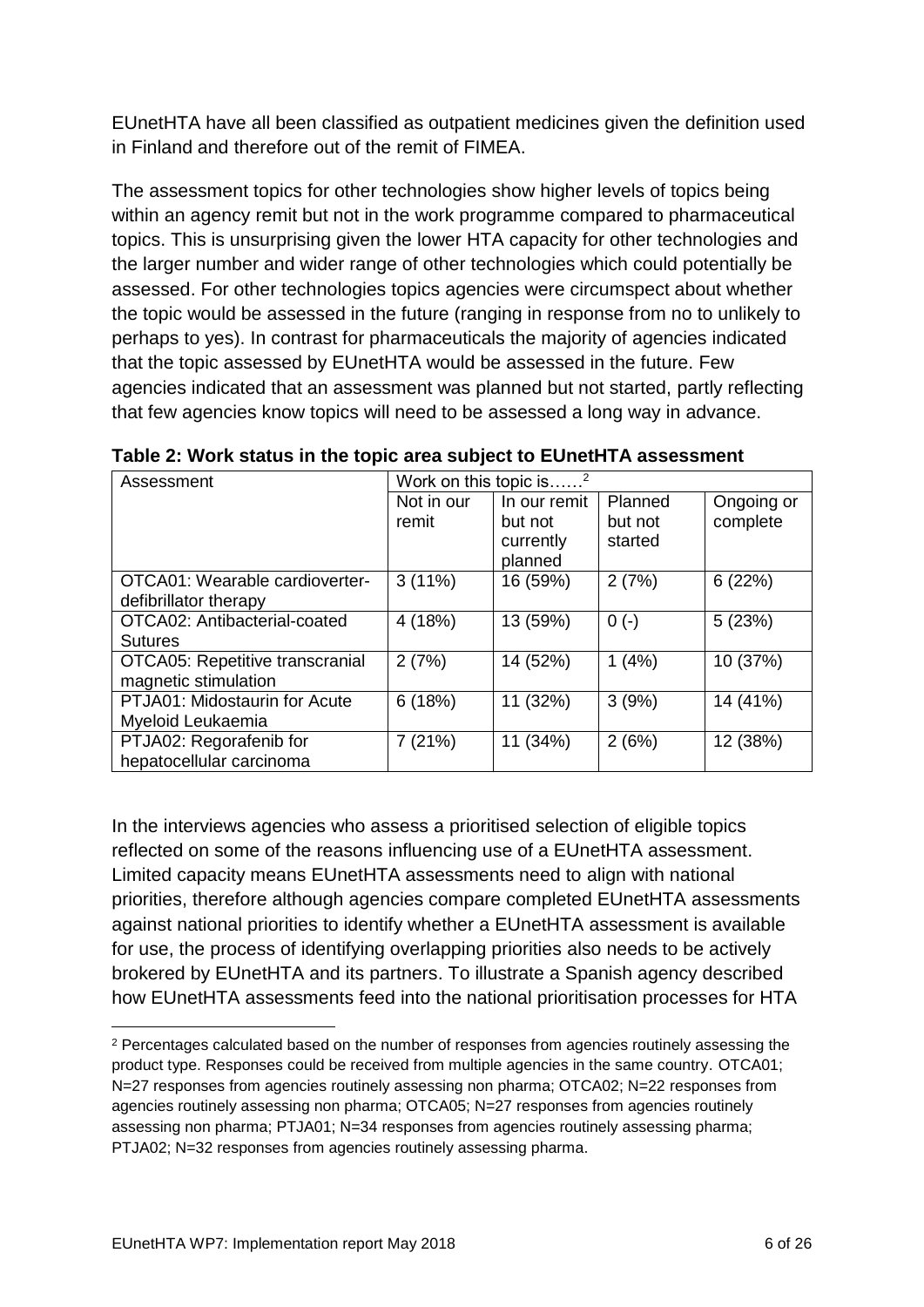of non-pharmaceutical technologies carried out by the Spanish Network of Agencies for HTA and Services of the National Health System (RedETS). This process resulted in an adaptation of the EUnetHTA Wearable Cardioverter defibrillator assessment (OTCA01) as part of the annual work plan 2017. A similar process was described by Italian agencies to identify topics for their national HTA procedure for non-pharmaceutical technologies. In the other direction, another agency mentioned how topics that had been prioritised for the national work programme had been fed into the EUnetHTA system for joint assessment reducing the national workload.

Processes mentioned that can support implementation by actively identifying overlapping priorities include:

- 1. Formal procedures where EUnetHTA assessments feed into regional or national HTA prioritisation processes to identify if EUnetHTA topics are relevant and should be subject to adaptation
- 2. Communication plans that disseminate EUnetHTA assessments to relevant authorities and stakeholders
- 3. Procedural freedom to summarise or adapt EUnetHTA assessments to present to decision makers without the topic being notified to the agency
- 4. A coordinated topic selection system that allows partners to submit topics to EUnetHTA for consideration as a joint assessment which are then prioritised for assessment by partners

# <span id="page-6-0"></span>*Overview of use of EUnetHTA assessments*

In total 46 examples of use of JA3 EUnetHTA assessments were reported. Twentyone of these were for pharmaceutical assessments and 25 for assessments of other technologies (table 3). Two types of use were reported:

- 1. Support for or as an alternative to the agency's existing HTA procedures
- 2. Dissemination to support awareness of EUnetHTA assessments and/or evidence informed decision-making

Twenty-eight (61%) of the examples described use to support or as an alternative to the agency's existing HTA procedures (17 for pharmaceuticals and 11 for other technologies) and 18 (39%) were examples of dissemination (4 for pharmaceuticals and 14 for other technologies).

Eighty-five percent of reported examples of use were national and the other 15% regional. The EUnetHTA assessment most commonly informed an agency procedure used for reimbursement. However, this was more likely for pharmaceutical technologies than other technologies.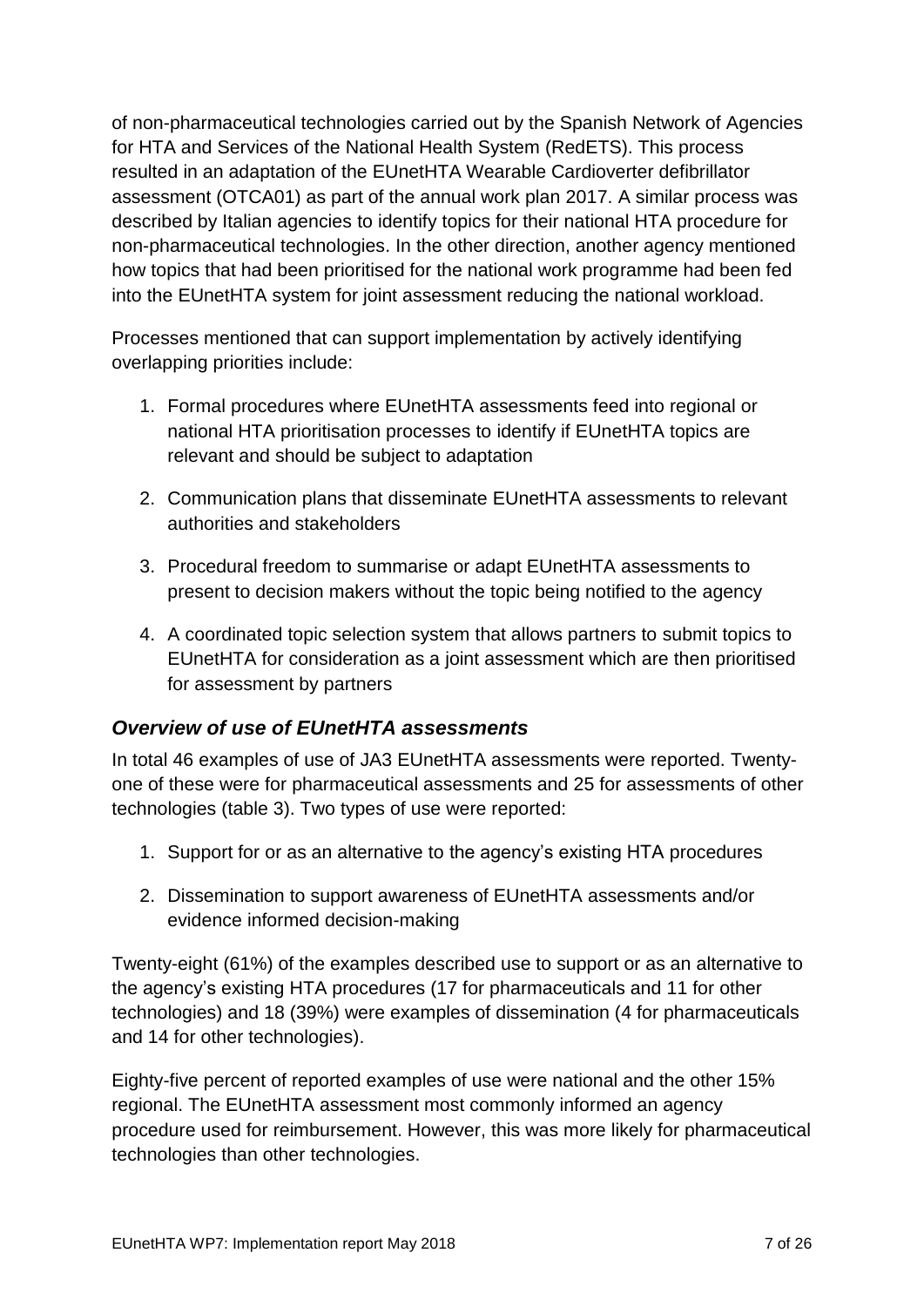| Assessment                 | Worked on       | Used            | Used            | Total number    |
|----------------------------|-----------------|-----------------|-----------------|-----------------|
|                            | the topic area  | <b>EUnetHTA</b> | <b>EUnetHTA</b> | of uses of the  |
|                            | but did not     | assessment      | assessment in   | <b>EUnetHTA</b> |
|                            | use             | as part of      | dissemination   | assessment      |
|                            | <b>EUnetHTA</b> | assessment      |                 | reported        |
|                            | assessment      | procedures      |                 |                 |
| OTC01: Wearable            | 2               | 4               | 5               | 9               |
| cardioverter-defibrillator |                 |                 |                 |                 |
| therapy                    |                 |                 |                 |                 |
| OTCA02: Antibacterial-     | 1               | $\overline{4}$  | 3               | 7               |
| coated Sutures             |                 |                 |                 |                 |
| <b>OTCA05: Repetitive</b>  | 7               | 3               | 6               | 9               |
| transcranial magnetic      |                 |                 |                 |                 |
| stimulation                |                 |                 |                 |                 |
| PTJA01: Midostaurin for    | 5               | 8               | $\overline{2}$  | 10              |
| Acute Myeloid Leukaemia    |                 |                 |                 |                 |
| PTJA02: Regorafenib for    | 3               | 9               | $\overline{2}$  | 11              |
| hepatocellular carcinoma   |                 |                 |                 |                 |
| Total                      | 18              | 28              | 18              | 46              |

### <span id="page-7-0"></span>**Table 3: Overview of use of the EUnetHTA assessment**

For midostaurin one agency indicated that the assessment was ongoing, but has not yet provided details about use of the EUnetHTA assessment.

At a country level 10 countries reported using EUnetHTA pharmaceutical assessments (9 in assessment activities and 1 as part of dissemination) and 9 countries reported using EUnetHTA assessments of other technologies (6 in assessment activities and 3 as part of dissemination) (figure 1).

### <span id="page-7-1"></span>**Figure 1: Countries reporting use of one or more of the first 5 JA3 EUnetHTA assessments**



Key: Left = pharmaceuticals; Right = other technologies; Red = reported use in assessment activities, Yellow = reported use in dissemination activities only

In 10 instances agencies reported that they did not use the EUnetHTA assessment of other technologies in their work. In 9 instances the reason given was timing; either the EUnetHTA assessment was not available at the time of agency assessment, the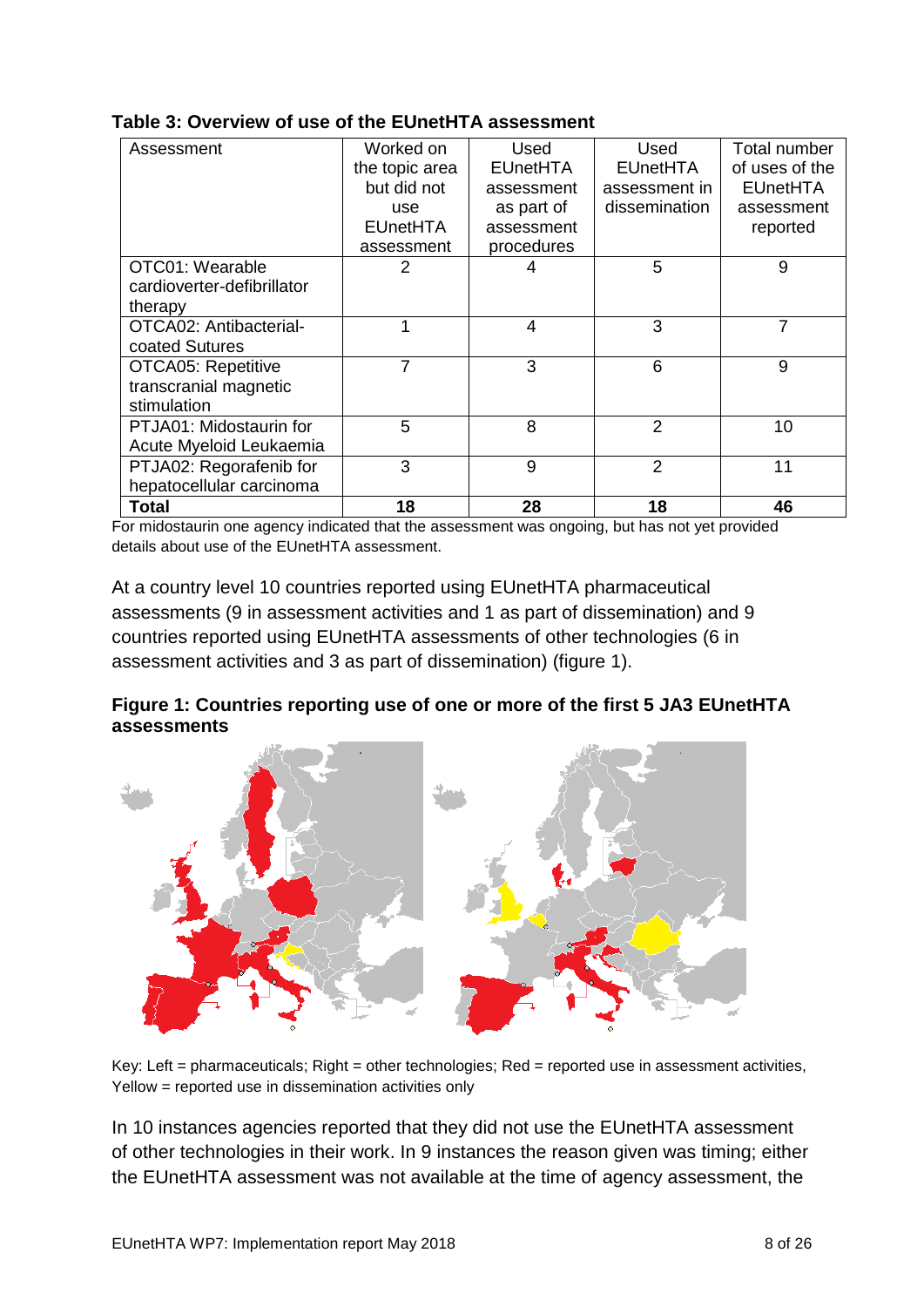EUnetHTA assessment was not up to date or there was insufficient notice of the EUnetHTA assessment being done to enable use by the agency. In the final case, the EUnetHTA assessment was not used because the scope of the agency's work differed from that of the EUnetHTA assessment.

The issue of timing was particularly apparent for OTCA05 (repetitive transcranial stimulation), where 7 partners indicated that timing meant they did not use the EUnetHTA assessment in their work on the topic. For the majority of these partners they had assessed the topic before EUnetHTA completed their assessment. A couple of these partners noted that they had still been able to make use of the EUnetHTA assessment for other purposes e.g. as an update on the topic to disseminate new evidence and to inform a pilot study about cerebral stimulation. Interviewees suggested that introducing a coordinated topic selection system could resolve some timing issues.

In 8 instances agencies reported that they did not use the EUnetHTA pharmaceutical assessment in their work. In 3 instances agencies reported that the EUnetHTA assessment was not available when needed and in 3 instances agencies were not aware that the report was available. In the other two instances multiple issues were identified including relevance of scope to the national assessment, evidence included and methodology applied, reporting structure requirements, quality and transparency.

## <span id="page-8-0"></span>*Information about dissemination*

Dissemination raises awareness of EUnetHTA assessments and their availability to support decision-making. Dissemination practices reported to support awareness and use of EUnetHTA assessments include:

- Inclusion in databases of evidence sources e.g. NHS evidence in the UK
- Summaries and analysis for decision makers and websites e.g. ASSR-RER in Italy, AAZ in Croatia and KCE in Belgium
- Inclusion in annual reports and newsletters e.g. GOEG in Austria and NSPHMPD in Romania
- Direct dissemination to clinicians e.g. OSTEBA in Spain

One interviewee noted the importance of publicising the EUnetHTA assessments, and how they believed that increased publicity was leading to more enquiries at the agency about planned assessments and the need for HTA of new topics.

## <span id="page-8-1"></span>*Information about use in assessment and decision-making*

For the EUnetHTA assessments of other technologies so far these have been most frequently translated to provide national language summaries with a link to the full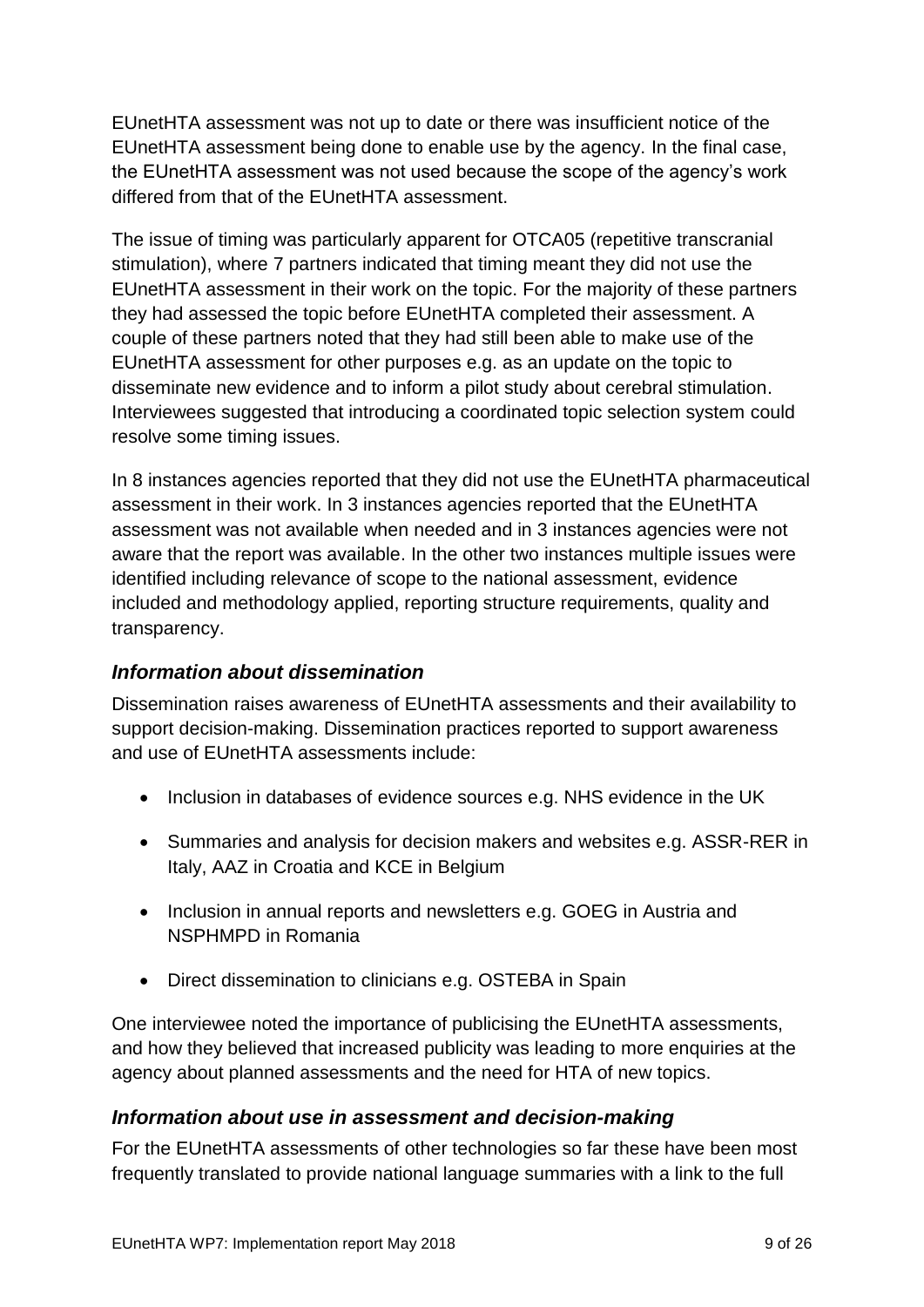EUnetHTA assessment (for example LBI-HTA (Austria), VASPVT (Lithuania), DEFACTUM (Denmark) and AAZ (Croatia) (figure 2)). These summaries also sometimes add local information about the condition, treatment and costs (for example AAZ, VASPVT) and recommendations and conclusions (VASPVT). Avalia-t (Spain) reported a complex adaptation process whereby the information in the EUnetHTA assessment was updated and amended to produce their national report. LBI-HTA reported that for one topic an HTA was requested, but instead of preparing their own assessment they were able to send the EUnetHTA assessment directly.

For pharmaceuticals, the EUnetHTA assessment was most frequently used to support a national procedure rather than to replace aspects of it. The EUnetHTA assessment was used as background or supportive information to check national work or evidence received from technology developers (e.g. HIS (Scotland), NICE (England), AIFA (Italy), TLV (Sweden)). Additionally, for some agencies, parts of the EUnetHTA assessment were used in the national assessment report INFARMED (Portugal), HAS (France), AEMPS (Spain)). Three agencies reported preparing summaries of the EUnetHTA assessments in a similar manner to the approach described above for other technologies (LBI-HTA, AAZ, AETSA (Spain)).

In the interviews, two agencies described how they used the EUnetHTA assessment to support their national processes. The first agency evaluates a company submission of evidence. In this instance, the EUnetHTA assessment was used to provide insight into the relevant comparators and to validate conclusions about relative effectiveness. The sections of the report that were most useful for this were the clinical effectiveness results and the discussion and conclusions. The critical appraisal of the studies and methods of systematic review were not used as they have less relevance given the procedures the agency uses. The second agency prepares their own report using a variety of evidence sources. In this case the EUnetHTA assessment was used as a source of evidence alongside other sources such as regulatory documents and other references. All sections of the EUnetHTA assessment were considered useful. However sections about epidemiology and the health problem were less used because of a preference to obtain information from local sources.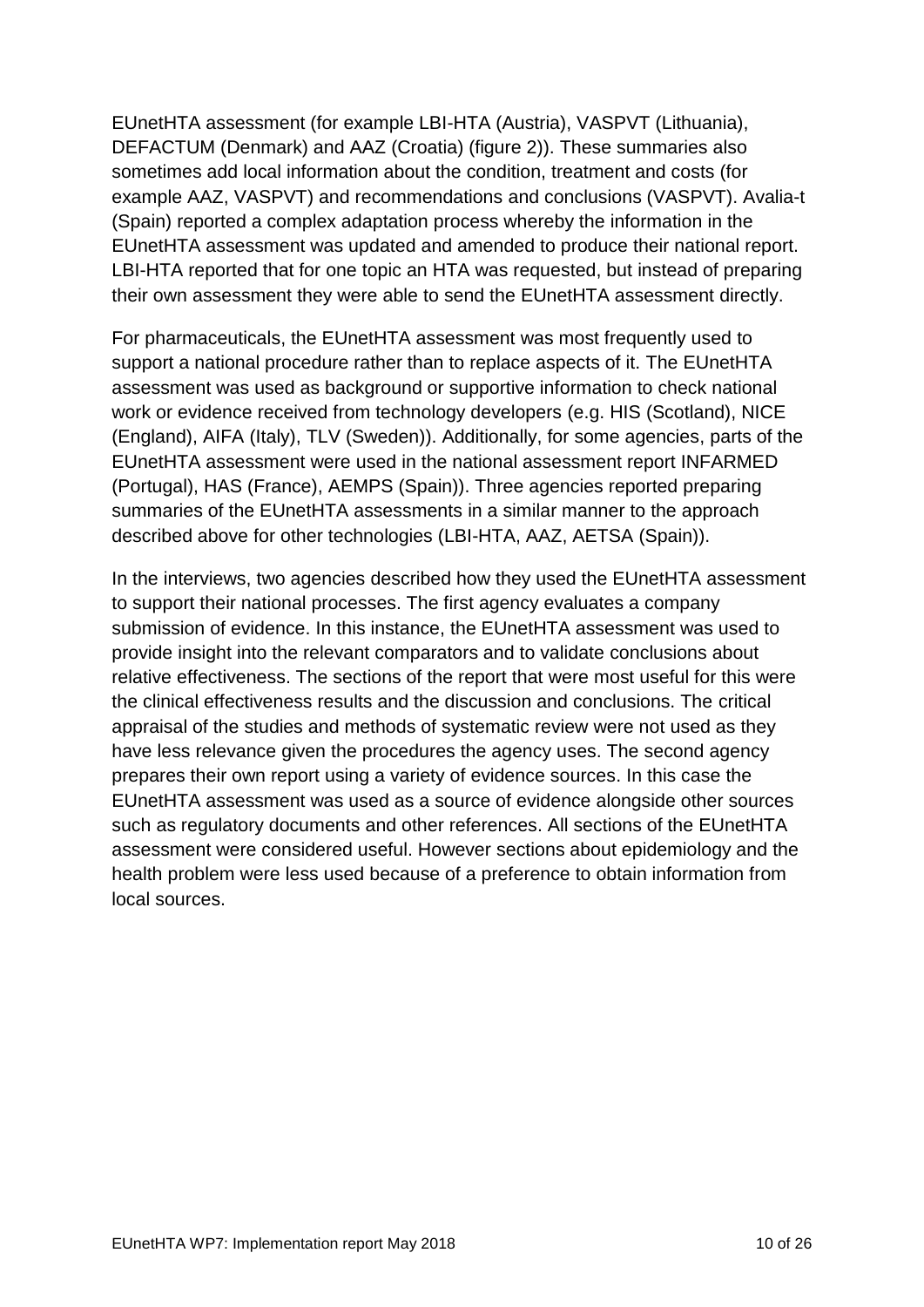

# <span id="page-10-0"></span>**Figure 2: Type of use of first 5 published JA3 assessments**

Responses are not mutually exclusive. Total number of uses reported by agencies for pharmaceuticals =  $N=51$ ; other technologies =  $N=14$ . The nature of the use is not yet available for two assessments of other technologies – ongoing work.

In most cases all sections of the EUnetHTA assessment were used. Where specific sections were used, it was most likely to be clinical effectiveness (table 4). Interviews also highlighted the importance of other aspects of the report namely the summaries which may be more likely used by decision makers and also the discussion and conclusions which can support agencies to validate company submissions.

| Assessment                      | All           | <b>Specific</b> | Specific sections used       |
|---------------------------------|---------------|-----------------|------------------------------|
|                                 | sections      | sections        |                              |
| OTC01: Wearable cardioverter-   | 3             | O               |                              |
| defibrillator therapy           |               |                 |                              |
| OTCA02: Antibacterial-coated    | 3             |                 | Clinical effectiveness (n=1) |
| <b>Sutures</b>                  |               |                 | and safety $(n=1)$           |
| OTCA05: Repetitive transcranial | $\mathcal{P}$ | 0               |                              |
| magnetic stimulation            |               |                 |                              |
| PTJA01: Midostaurin for Acute   | 5             | 2               | Clinical effectiveness (n=1) |
| Myeloid Leukaemia               |               |                 |                              |
| PTJA02: Regorafenib for         | 6             | 3               | Health condition $(n=1)$ ;   |
| hepatocellular carcinoma        |               |                 | Use of technology $(n=1)$ ;  |
|                                 |               |                 | Clinical effectiveness (n=3) |
|                                 |               |                 | Safety $(n=2)$               |

#### <span id="page-10-1"></span>**Table 4: Sections of the EUnetHTA assessment used**

The nature of the use is not yet available for two assessments of other technologies – ongoing work. There are two incomplete responses for PTJA01 midostaurin.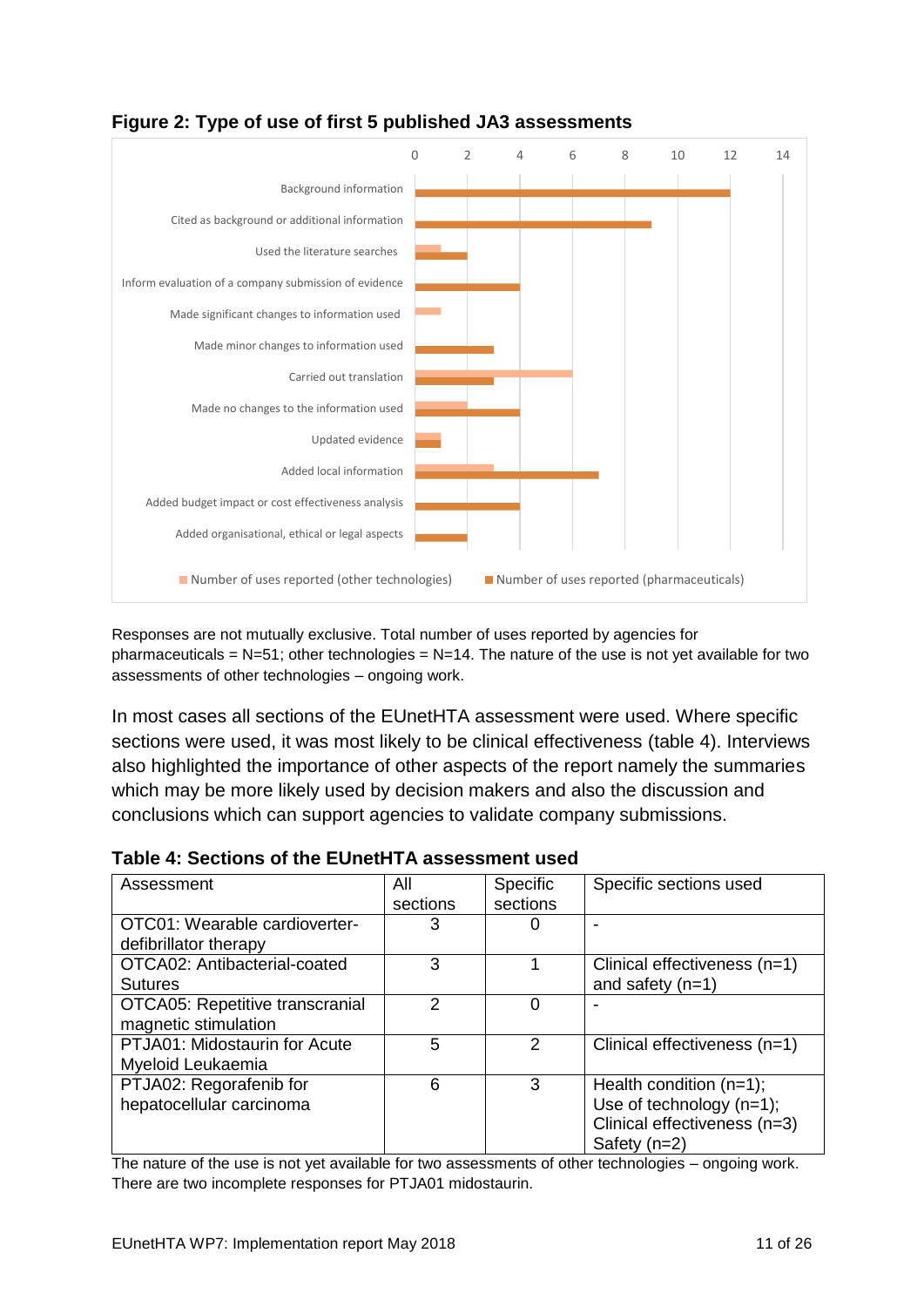# <span id="page-11-0"></span>*Effect on resources*

Agencies using the EUnetHTA assessment instead of preparing their own assessments reported significant resource and staff savings, whereas agencies using the reports to support a national process identified no or limited savings. The savings reported from using the EUnetHTA assessment instead of preparing a *de novo* report included using around 2 days on translation instead of 4 months to complete an assessment and 4 hours of time spent making the adaptation, freeing up 3-4 weeks of staff time. One agency summarising EUnetHTA assessments stated that in their agency resources for HTA were very limited and that adapting an assessment allowed them to free up staff time to be able to carry out assessments of more health technologies. Being able to draw on the range of expertise that feeds into a EUnetHTA assessment was also felt to increase the quality of their work.

In interviews agencies reflected on why there may not be resources savings from using EUnetHTA reports. Themes raised included (1) requirements to include additional procedural steps as part of the adaptation process (2) the need for alternative content information (3) the structure and length of the EUnetHTA assessments, (4) requirements for timeliness and (5) level of involvement in the EUnetHTA process.

One agency commented that they would need to add a number of procedural steps as part of carrying out an adaptation including: a check of references, validation with clinical experts, and a resolution process with the technology developer. These factors added time to the adaptation process, limiting the number of adaptations that could be done. They suggested that the adaptation procedure might be speeded up if literature supporting the EUnetHTA assessment was made available to partners and if there was a deliberate selection of clinical experts to be involved in the EUnetHTA assessment to reflect the range of clinical practices in EU countries.

The same agency also noted that they needed to add content information (budget impact information) and adapt clinical information to reflect the local context which also added time to the adaptation process. A different agency remarked that resource savings might have been made if the assessment had been more relevant to their national context and had included extrapolation of clinical efficacy and investigation of the impact of uncertainties in the clinical evidence.

The length and exhaustive nature of the EUnetHTA assessments was also identified as a factor that prevented resource savings. It is time consuming to go through the EUnetHTA assessment to identify and extract relevant information from the main report when decision makers require a short summary. A focussed summary with key points and recommendations aimed towards the different users of the EUnetHTA assessments could facilitate the integration of the EUnetHTA assessment into national procedures saving agency resources by making the process of identifying, extracting, summarising and interpreting relevant information quicker.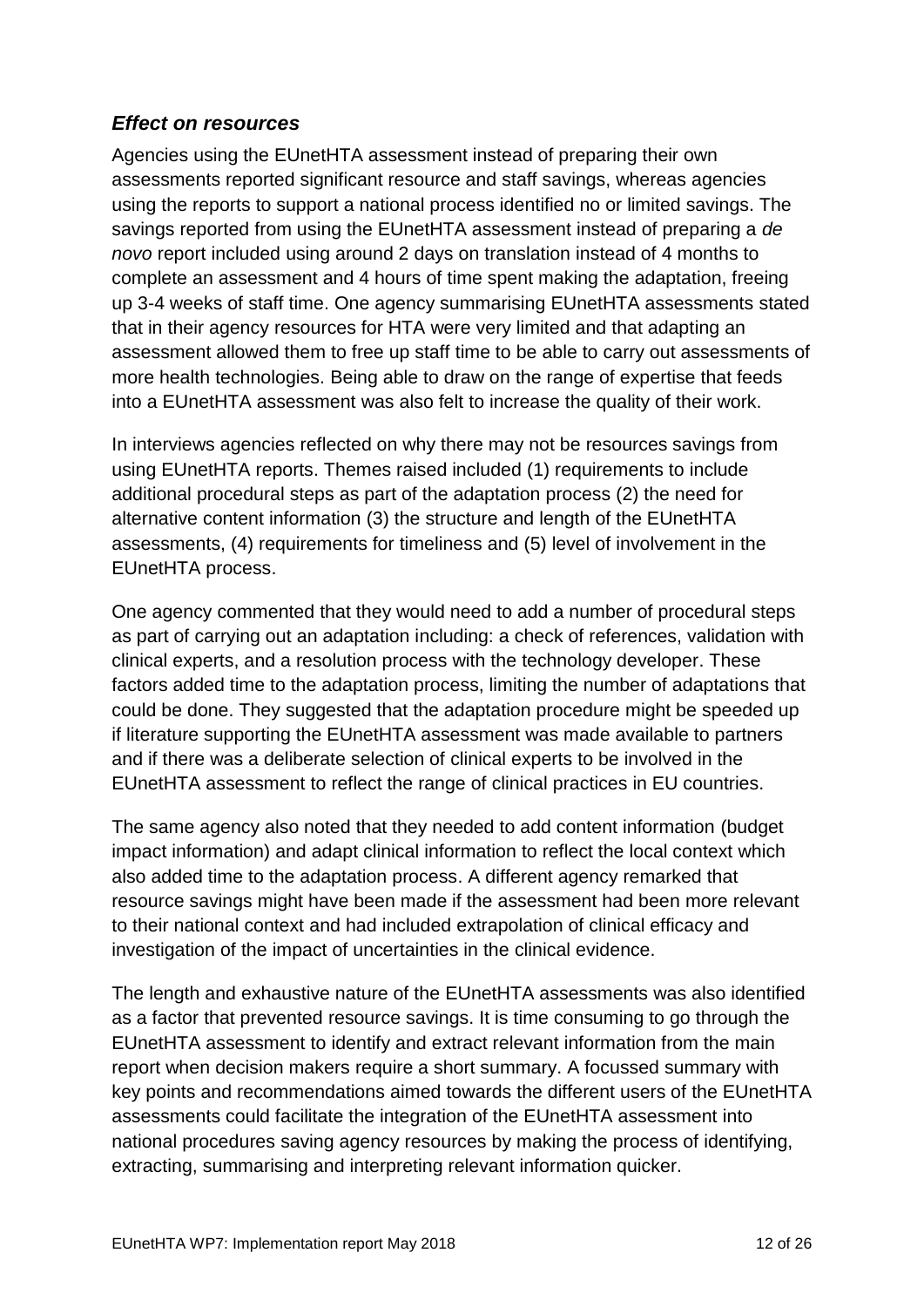The importance of timeliness was also underlined, EUnetHTA assessments only save resources where they are timely for decision making and prepared in time to meet deadlines for decision making. Timeliness is further explored in the next section.

Feedback also indicated that resource savings were more likely to occur when the agency was involved in the assessment. The act of being part of the assessment process and being able to align the EUnetHTA and national report as much as possible led to resource savings in the national process that were not achieved if an agency only had access to a report prepared by others. Reflecting generally one interviewee suggested that involvement in a EUnetHTA assessment meant that agencies may be more likely to use the assessment. Therefore to support implementation it may be necessary to have larger reviewing teams in the short term to help develop trust. It was noted the observer role might also play a part in promoting implementation, but in its current form it was not considered to give sufficient insight into how the assessment procedures worked to support development of trust and familiarity of procedures. Observers needed to be included in the assessment procedures more deeply.

# <span id="page-12-0"></span>*Limiting Factors*

Agencies who used the EUnetHTA assessment in their national assessment processes were asked whether there were any factors that had affected their ability to use the EUnetHTA assessment.

Among the survey responses, agencies using EUnetHTA assessments of other technologies were less likely to report factors that limited the extent to which they could use EUnetHTA assessments than agencies using the pharmaceutical assessments. Agencies using EUnetHTA assessments of other technologies most frequently mentioned the requirement to prepare reports in the national language as a limiting factor (figure 3). For pharmaceutical assessments frequently identified limiting factors were:

- the timing of the availability of the EUnetHTA assessment,
- the requirement to use a specified report structure for national assessments,
- the requirement to prepare the reports in the national language.

Less frequently identified issues included governance requirements including a need for greater transparency of the EUnetHTA process and greater availability of documents informing the EUnetHTA assessment and issues regarding relevance such as the need for different content information or a different scope.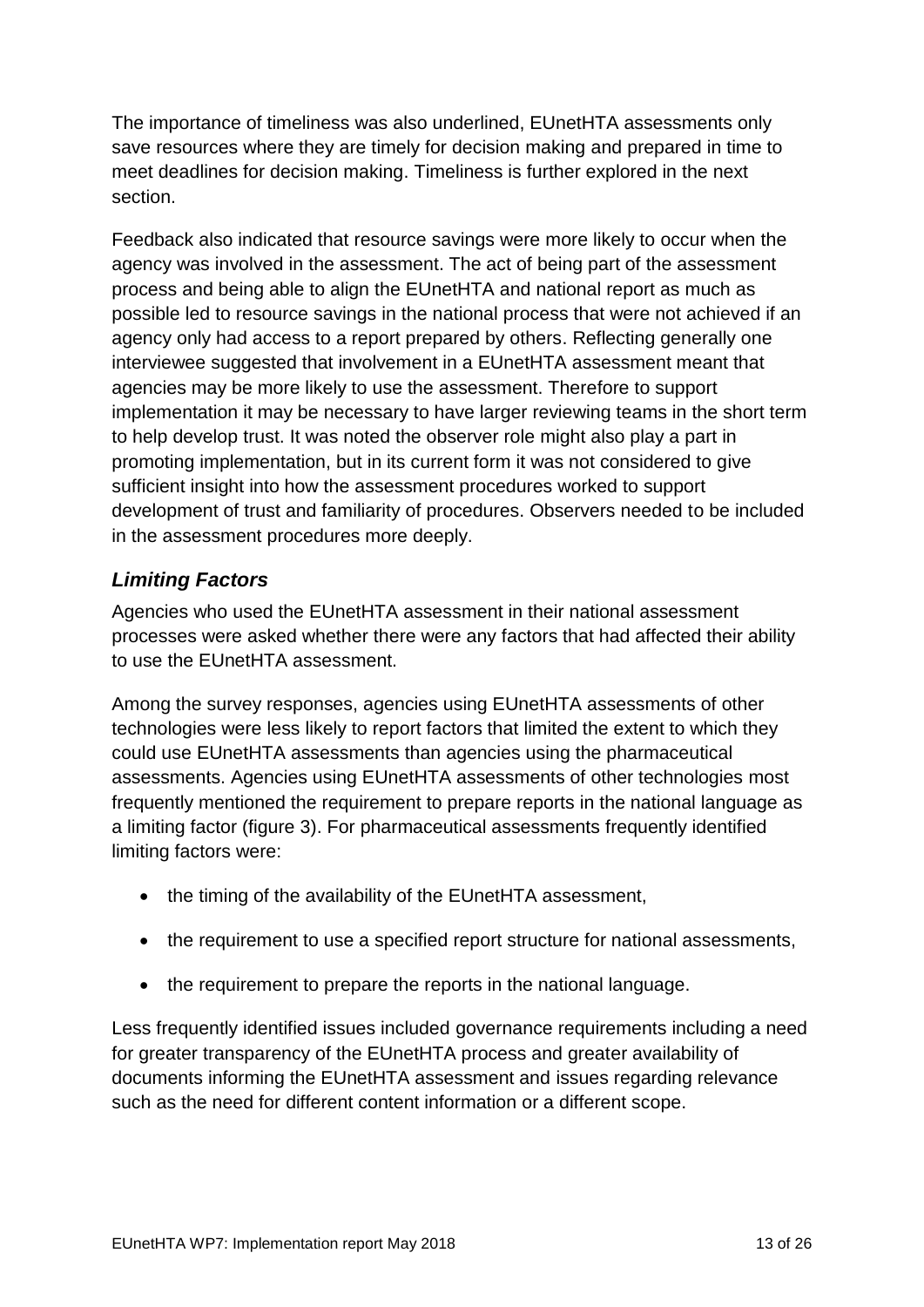

### <span id="page-13-0"></span>**Figure 3: Limiting Factors among agencies using EUnetHTA assessments**

Responses are not mutually exclusive. Total number of limiting factors reported by agencies for pharmaceuticals =  $N=38$ ; other technologies =  $N=14$ 

One interviewee indicated that although they had problems in JA2 about **awareness** of assessments being carried out the situation had improved in JA3. This was also noted by another interviewee who felt that EUnetHTA assessments and processes are well known in the organisation. However, a third considered that it would be helpful if all EUnetHTA partners could be specifically alerted to new assessments starting and given a preliminary time plan. The survey data for pharmaceutical assessments also identified that the reason for some agencies not using a EUnetHTA assessment was a lack of awareness of the assessment.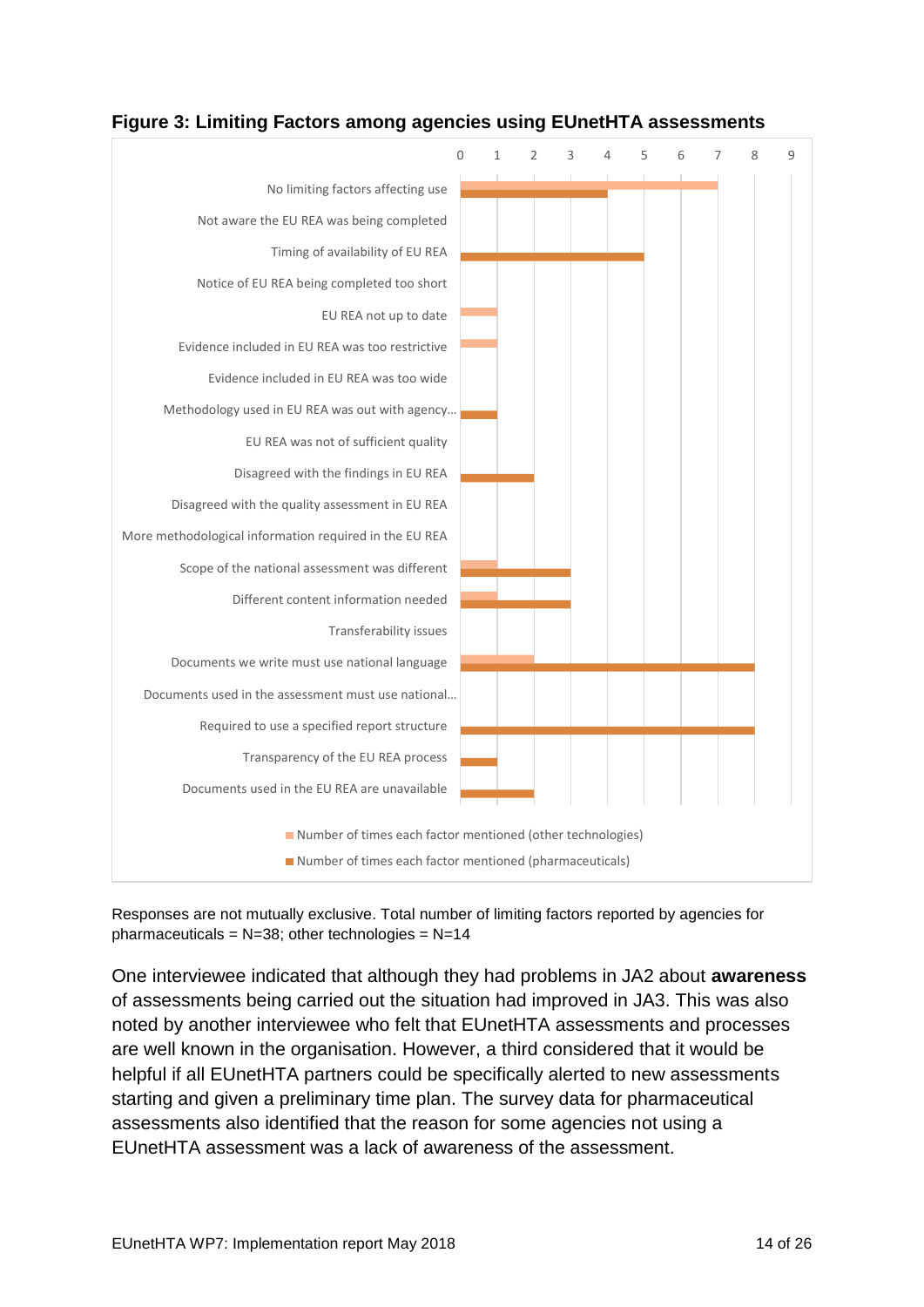**Timing** was a particular problem for some agencies assessing pharmaceuticals, one interviewee stated that their procedures normally start before the EUnetHTA assessments were available and another indicated that their assessment was finished at about the same time as the EUnetHTA assessment. One interviewee noted that being part of the assessment team for the EUnetHTA assessment and being able to access the report at earlier stages could resolve the limitation of needing the joint assessment earlier and also act to make national procedures more efficient, by bringing the national and joint procedures closer together. Making information available from draft assessment reports was also identified as a partial solution to the issue. It was noted that timelines are not flexible because there are specific timelines for the delivery of reports to inform pricing and reimbursement decisions.

The EUnetHTA assessments themselves (in terms of their content, standardisation, length and structure) were also raised as limiting factors in the interviews. These comments were more likely to be made about pharmaceutical assessments, rather than assessments of other technologies. It was suggested that the reports could better respond to needs of downstream users, so that EUnetHTA aligns with national procedures rather than imposing a given report and procedure on users. A detailed analysis of different users and their needs may help refine EUnetHTA assessments.

**Report contents:** Three reflections were made about report contents and how the value of these to users could be maximised.

**International outlook:** EUnetHTA by having access to partners from across countries is in a unique position to be able to include in its assessments information that is common across countries, but also to reflect on the variation between countries. Currently, some information is collected but it isn't presented consistently or for all countries. Areas mentioned where this information was of value included pricing and reimbursement information and epidemiology and clinical information.

**Function of clinical effectiveness information:** For some agencies clinical effectiveness information may inform an estimate of added benefit but for others it may primarily inform cost effectiveness. One interviewee commented that there would be greater value in EUnetHTA assessments if EUnetHTA incorporated elements of clinical assessment that were required for cost effectiveness such as extrapolation and analysis of uncertainties.

**Clinical assessment is only one element of HTA:** Many agencies include not only relative effectiveness assessment, but also other elements of HTA. One interviewee noted that it was important for EUnetHTA to also consider other aspects in HTA cooperation such as common budget impact or health economic models that could also be adapted by agencies.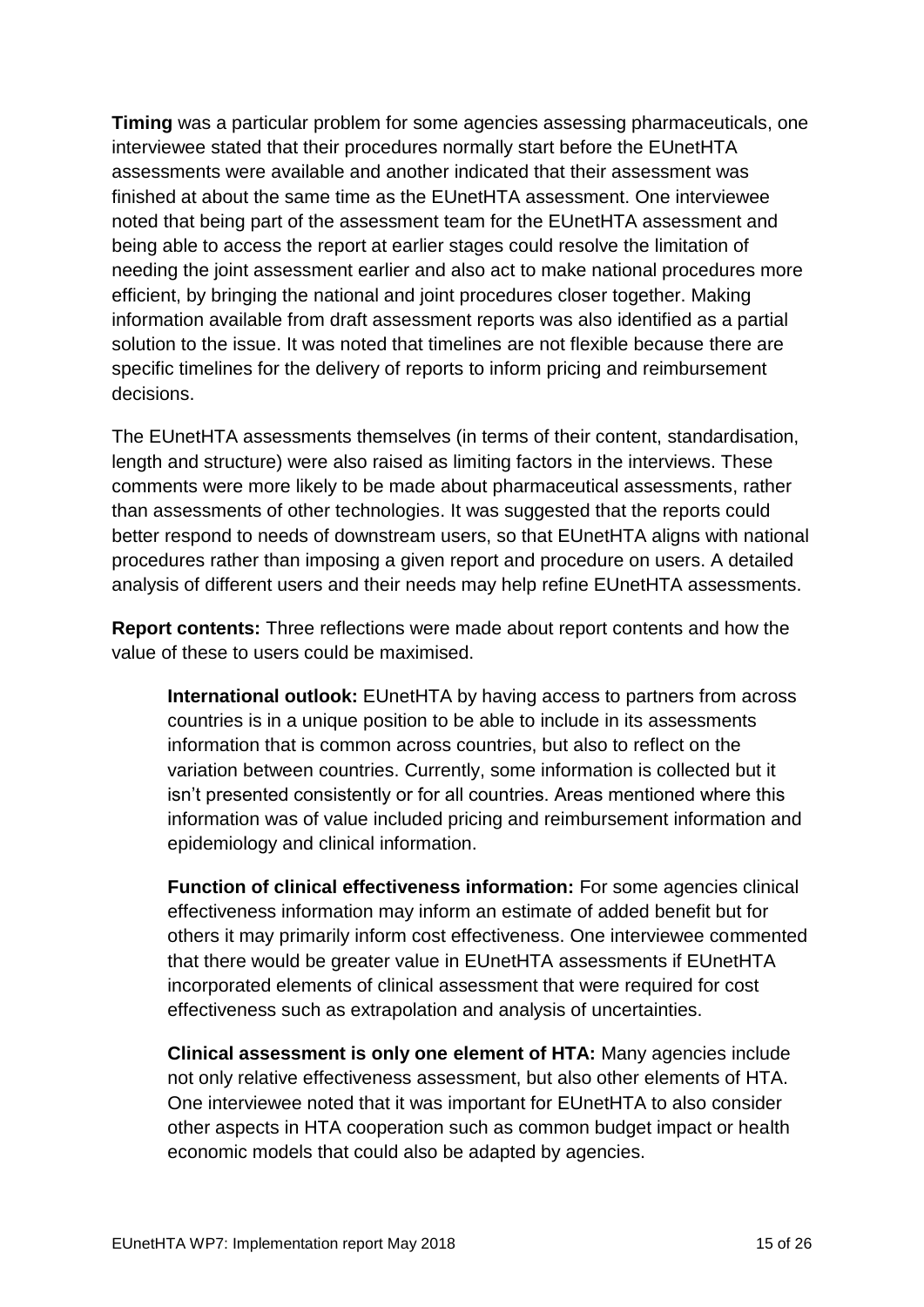**Variation in content:** It was noted that the assessments published are very different and the lack of overall scientific coordination leads to a lack of standardisation that limits implementation

**Report length:** Interviewees noted that the length and depth of the report didn't facilitate ease of use. It was suggested that a structured summary focused to user needs would be helpful, another suggested that key results for an assessment could be presented on a single or two slides to support communication of the results.

**Report structures:** All interviewees noted that the current report structure didn't match their own. This wasn't perceived to be a significant problem. It was suggested that a comparison of report structures could be useful.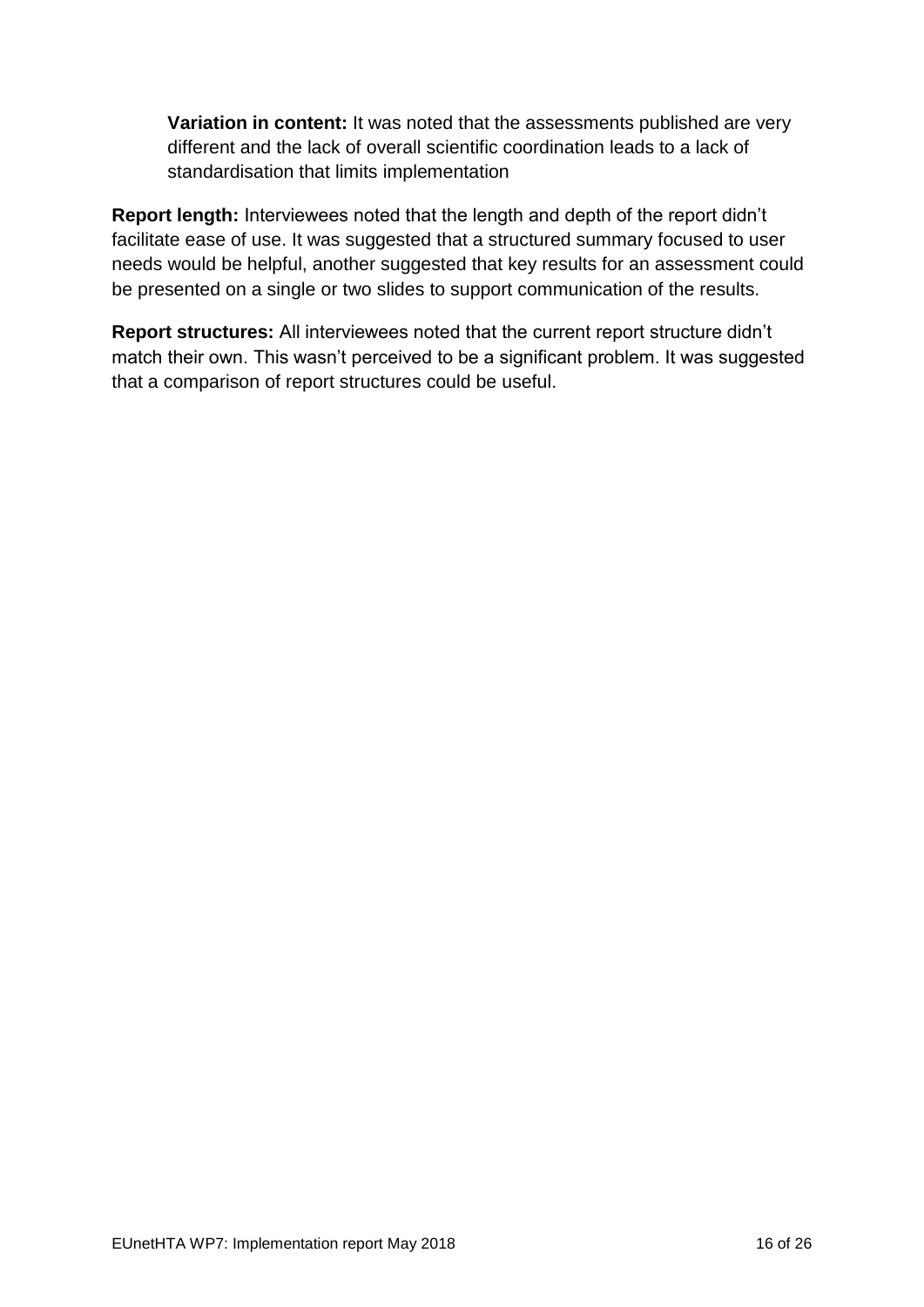# <span id="page-16-0"></span>**Section 2: Initial data for EUnetHTA assessments published in 2018**

Four EUnetHTA assessments have been published so far in 2018. Initial data are presented about the use of these assessments. The data for these assessments were downloaded May  $17<sup>th</sup>$  2018 meaning that the longest follow up at for any of the assessments is approximately 5 months. These data provide initial information only.

The response rate at a country level is currently 38-52% (table 5).

| Assessment                                         | Publication   | Total agency | Response rate                                     |
|----------------------------------------------------|---------------|--------------|---------------------------------------------------|
|                                                    | date          | responses    | among countries                                   |
|                                                    |               |              | assessing that type<br>of technology <sup>3</sup> |
| OTCA03: Screening of foetal<br>aneuploidies (NIPT) | February 2018 | 15           | 9/24(38%)                                         |
| OTCA04: Gene-expression                            | January 2018  | 20           | 11/24 (46%)                                       |
| signature for adjuvant                             |               |              |                                                   |
| chemotherapy decisions in early                    |               |              |                                                   |
| breast cancer                                      |               |              |                                                   |
| OTCA09: High-intensity focused                     | April 2018    | 7            | $6/24$ (25%)                                      |
| ultrasound (HIFU) ablation for the                 |               |              |                                                   |
| treatment of prostate cancer                       |               |              |                                                   |
| PTJA03: Alectinib for Non-small                    | January 2018  | 21           | 15/29 (52%)                                       |
| cell lung cancer                                   |               |              |                                                   |

<span id="page-16-1"></span>**Table 5: Survey response rate for EUnetHTA assessments published 2018**

As may be expected in a sample of agencies responding to the survey soon after the publication of the EUnetHTA assessment, the data show a number of agencies who worked on the topic but didn't use the EUnetHTA assessment (table 6). The reason given in the majority of instances was timing. In three cases relevance was mentioned and in the other instance a range of reasons were given including methodology being out with the approach used by the agency, reliability of the findings of the assessment and transparency of the documentation.

| Assessment                                         | Worked on<br>the topic<br>area but did<br>not use<br><b>EUnetHTA</b><br>assessment | <b>Used</b><br><b>EUnetHTA</b><br>assessment<br>as part of<br>assessment<br>procedures | <b>Used</b><br><b>EUnetHTA</b><br>assessment<br>ın<br>dissemination | Total<br>number of<br>uses of the<br><b>EUnetHTA</b><br>assessment<br>reported |
|----------------------------------------------------|------------------------------------------------------------------------------------|----------------------------------------------------------------------------------------|---------------------------------------------------------------------|--------------------------------------------------------------------------------|
| OTCA03: Screening of foetal<br>aneuploidies (NIPT) | 5                                                                                  |                                                                                        |                                                                     |                                                                                |
| OTCA04: Gene-expression<br>signature for adjuvant  | 3                                                                                  | 2                                                                                      | 3                                                                   | 5                                                                              |

<span id="page-16-2"></span>**Table 6: Overview of use EUnetHTA assessments published 2018**

1

<sup>3</sup> Calculated based on 24 countries currently using HTA to assess non-pharmaceutical technologies and 29 using HTA to assess pharmaceutical technologies. Data on use of HTA was collected by WP7 in their research and analysis of HTA and reimbursement processes in EUnetHTA partner countries and from partners in the implementation network.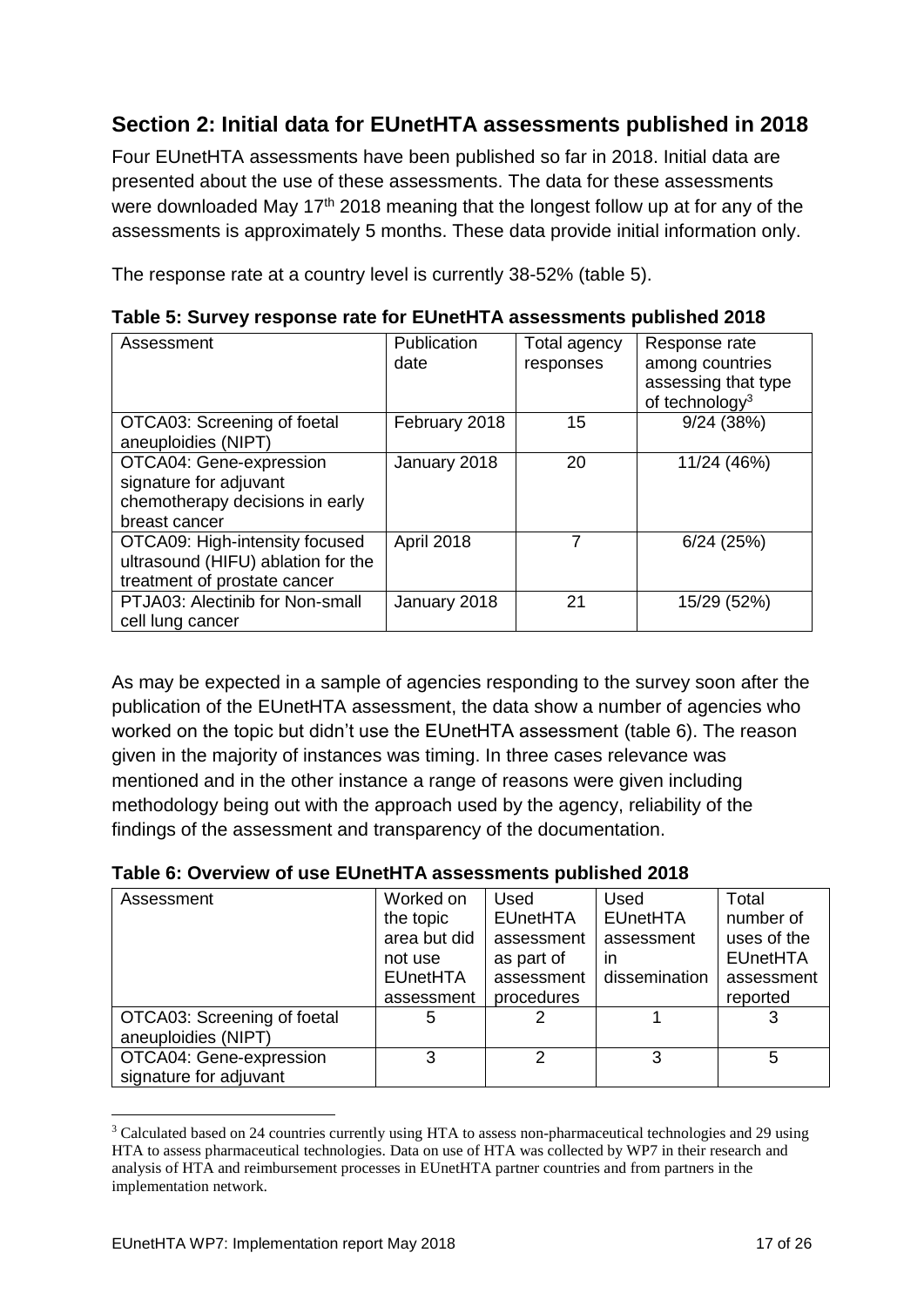| chemotherapy decisions in early  |   |  |
|----------------------------------|---|--|
| breast cancer                    |   |  |
| OTCA09: High-intensity focused   |   |  |
| ultrasound (HIFU) ablation for   |   |  |
| the treatment of prostate cancer |   |  |
| PTJA03: Alectinib for Non-small  | 5 |  |
| cell lung cancer                 |   |  |
| <b>Total</b>                     |   |  |

For these recently published assessments three additional countries not shown in figure 4 reported using a EUnetHTA assessment:

- Norway, NOMA reported using the EUnetHTA assessment of alectinib to support national procedures.
- The Netherlands, ZIN reported using the EUnetHTA assessment of Geneexpression signature for adjuvant chemotherapy decisions in early breast cancer.
- Belgium, KCE reported using the EUnetHTA assessment of Gene-expression signature for adjuvant chemotherapy decisions in early breast cancer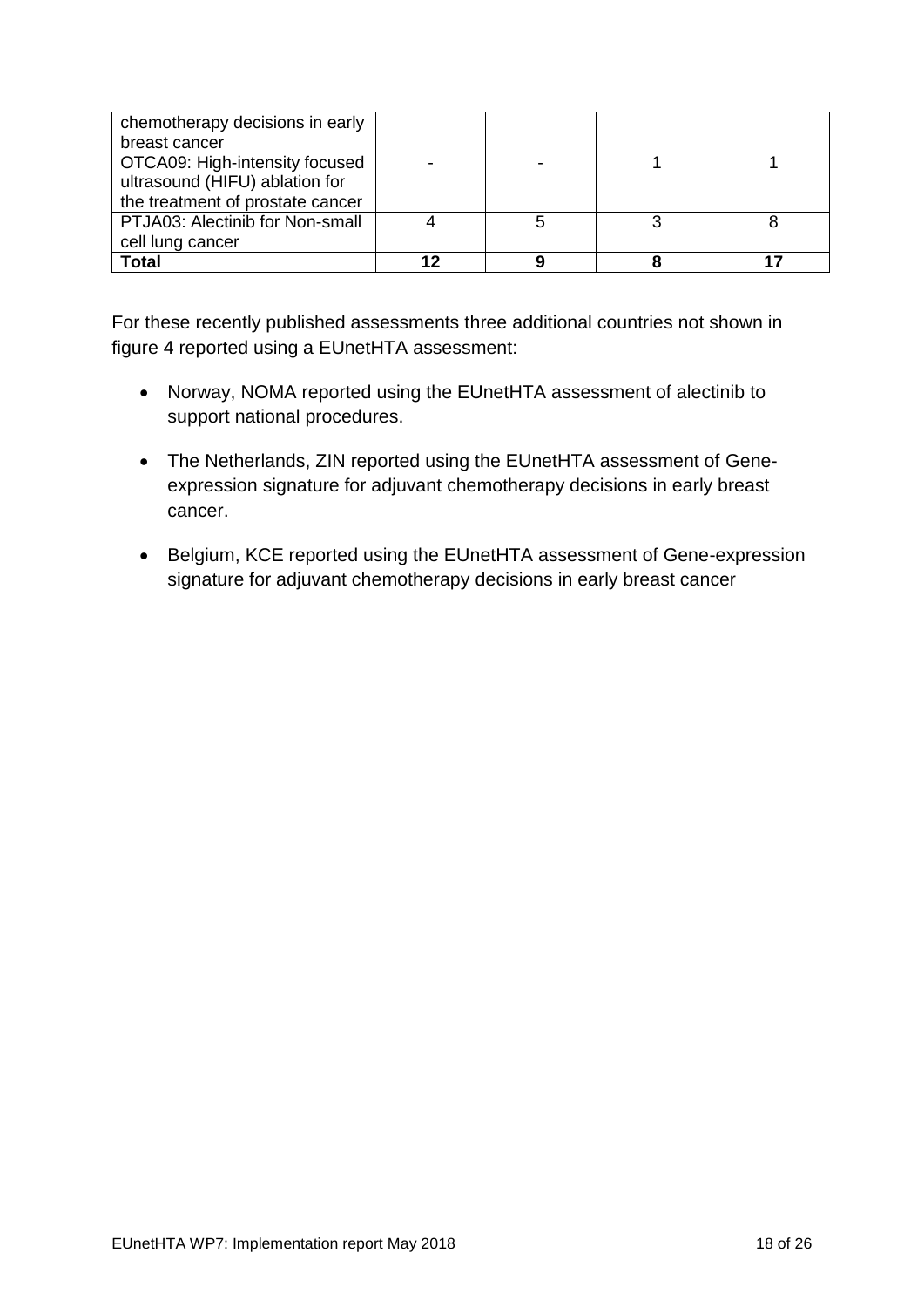# <span id="page-18-0"></span>**Section 3: Baseline for evaluation**

Agencies reported 96 examples of using a EUnetHTA JA2 assessment. This was broken down into 41 (43%) examples of use of REAs of pharmaceuticals, 44 (46%) examples of use of REAs of other technologies and 11 (11%) examples of use of a full CORE HTA (figure 4). The publication of these assessments occurred between 2013 and 2015 meaning that they have been available for use for 3-5 years.

For pharmaceuticals, each of the JA2 assessments has been used between 1 and 13 times. However, the topics assessed in JA2 include one product that was not launched following marketing authorisation (vorapaxar) and another where the assessment included unlicensed indications (intravenous immunoglobulins). Such products are outside of the remits of many agencies and likely to explain the low use of these particular assessments. Excluding these topics each EUnetHTA assessment has been used between 4 and 13 times (median 7 times).

Each assessment of other technologies has been used between 1 and 12 times (median 6 times), with only one report being used by less than 5 agencies (full CORE HTA structured telephone support).



### <span id="page-18-1"></span>**Figure 4: Table with the number of reported uses of JA2 assessments**

The number of reported uses by agencies. Orange  $=$  REA assessments of other technologies; Blue  $=$ REA assessments of pharmaceuticals and Red = Full CORE HTA

In terms of the countries reporting the use of EUnetHTA assessments (figure 5), the results were driven by contributions from Austria (reporting 18 uses), Croatia (15 uses) and Spain (13 uses). Of the 23 countries reporting that they had used a EUnetHTA assessment the median number of assessments used was two.

Use of the JA2 assessments was also driven by agencies who produce HTA rather than those who primarily evaluate company submissions. For pharmaceuticals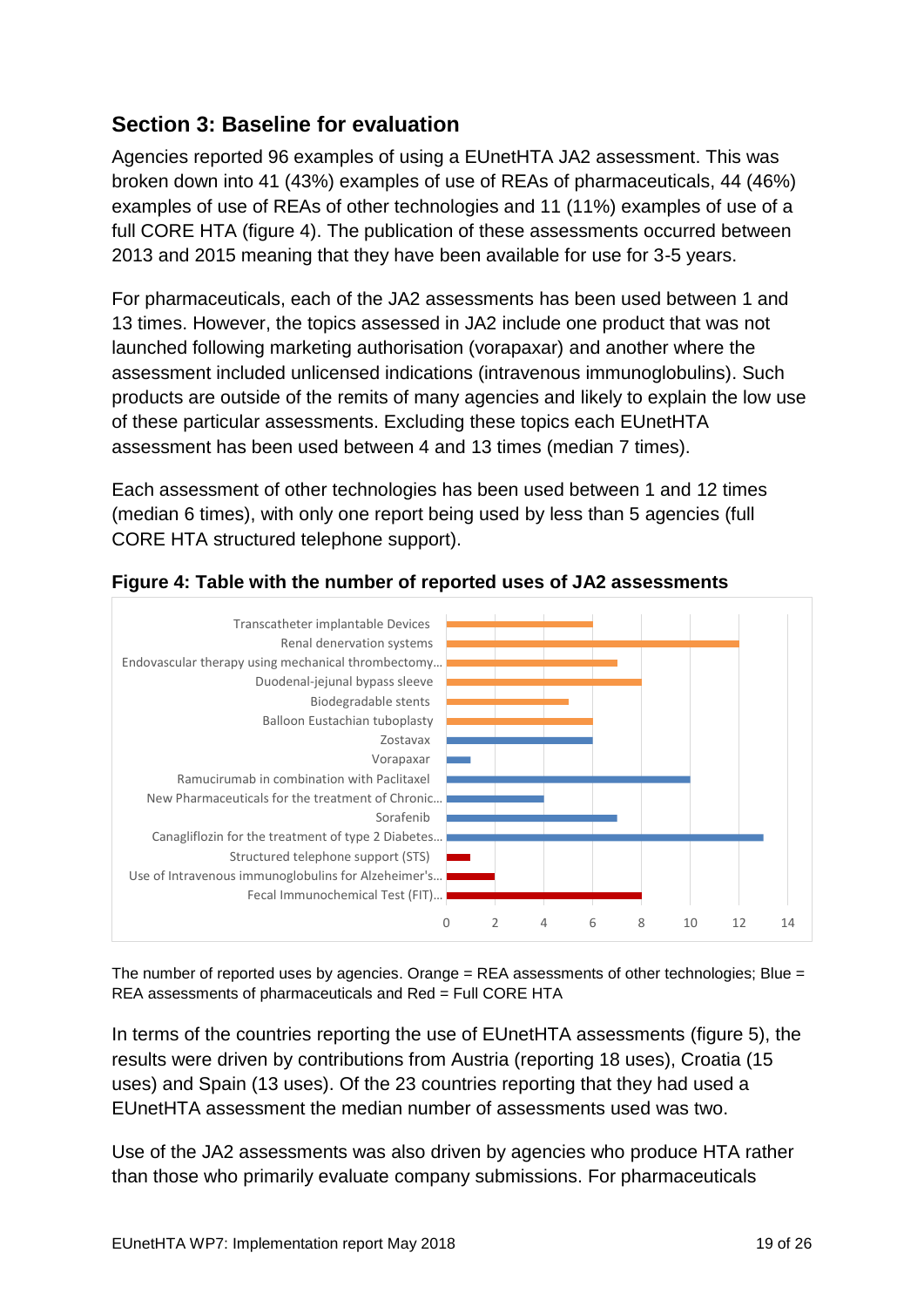approximately 60% of the examples of use were from agencies who produce HTA. The corresponding figure for other technologies was over 90%.



<span id="page-19-0"></span>**Figure 5: Countries reporting use of JA2 assessments**

Colours are according to the graph above, from lower to higher reported use

The reported use of the JA2 assessments was coded into 4 categories:

- Summarising: A summary of the EUnetHTA assessment with or without additional information added
- Validation: Use of the EUnetHTA assessment to cross-check or validate own work or a company submission
- Adaptation: Systematic extraction of relevant HTA information from the EUnetHTA assessment
- Adoption: Use of the EUnetHTA assessment without making any changes in its content.

The type of use was comparable across the different categories ranging from 21% (validation) to 34% (adaptation) (figure 6).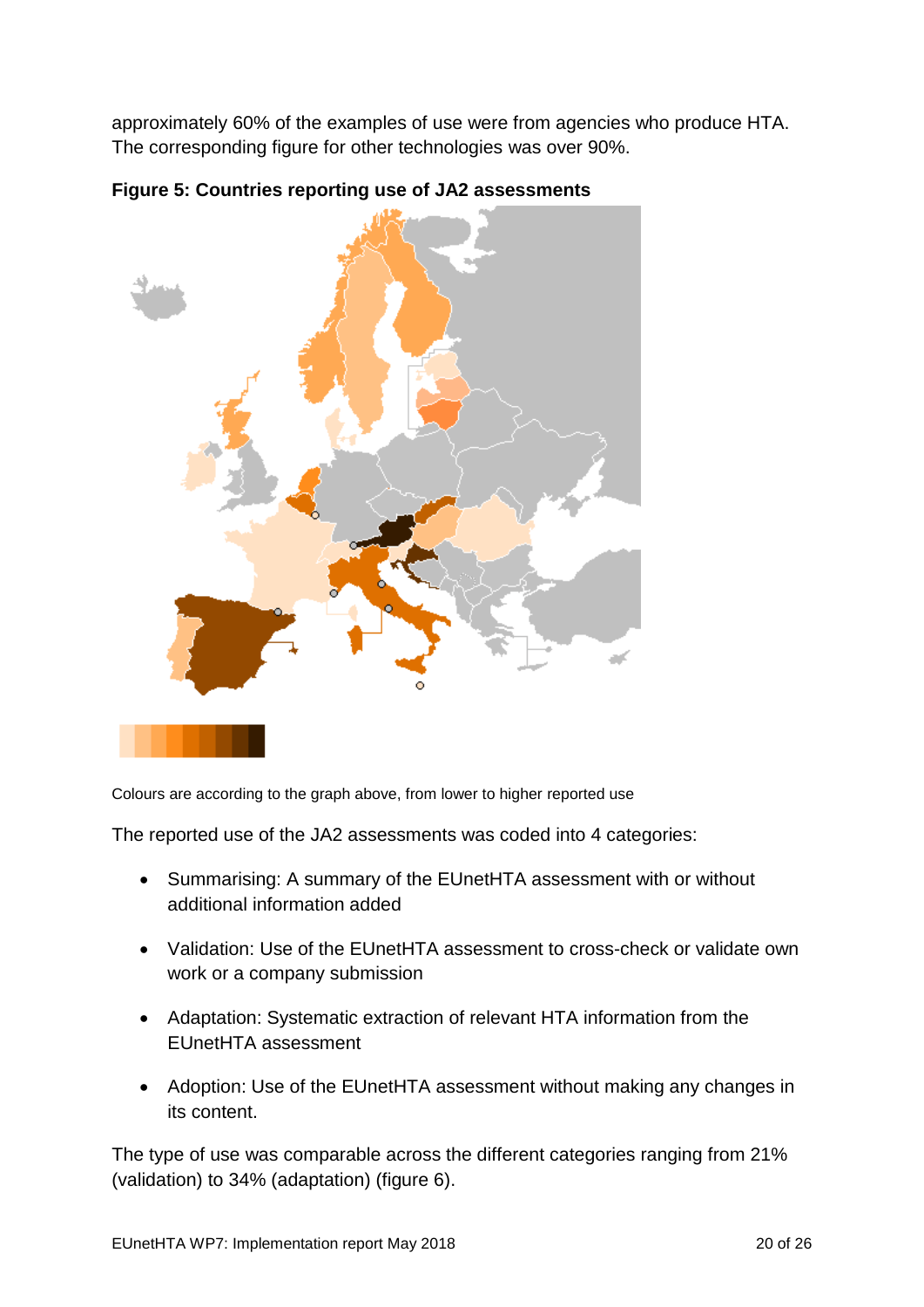

### <span id="page-20-0"></span>**Figure 6: Nature of use of JA2 assessments**

Reported nature of use by agencies.

Breaking down the type of use by the type of assessment, pharmaceutical REAs were most likely to be used to validate a company submission or the agency's assessment work, while the other technologies REAs and the full CORE HTAs were most likely to be used to produce an agency adaptation (figure 7).



<span id="page-20-1"></span>**Figure 7: Nature of use of JA2 assessments by type of assessment**

Type use by agencies. Percentage of uses coded as adaptation, summary, validation or adoption by the type of assessment (pharma REA, other technologies REA and full CORE HTA)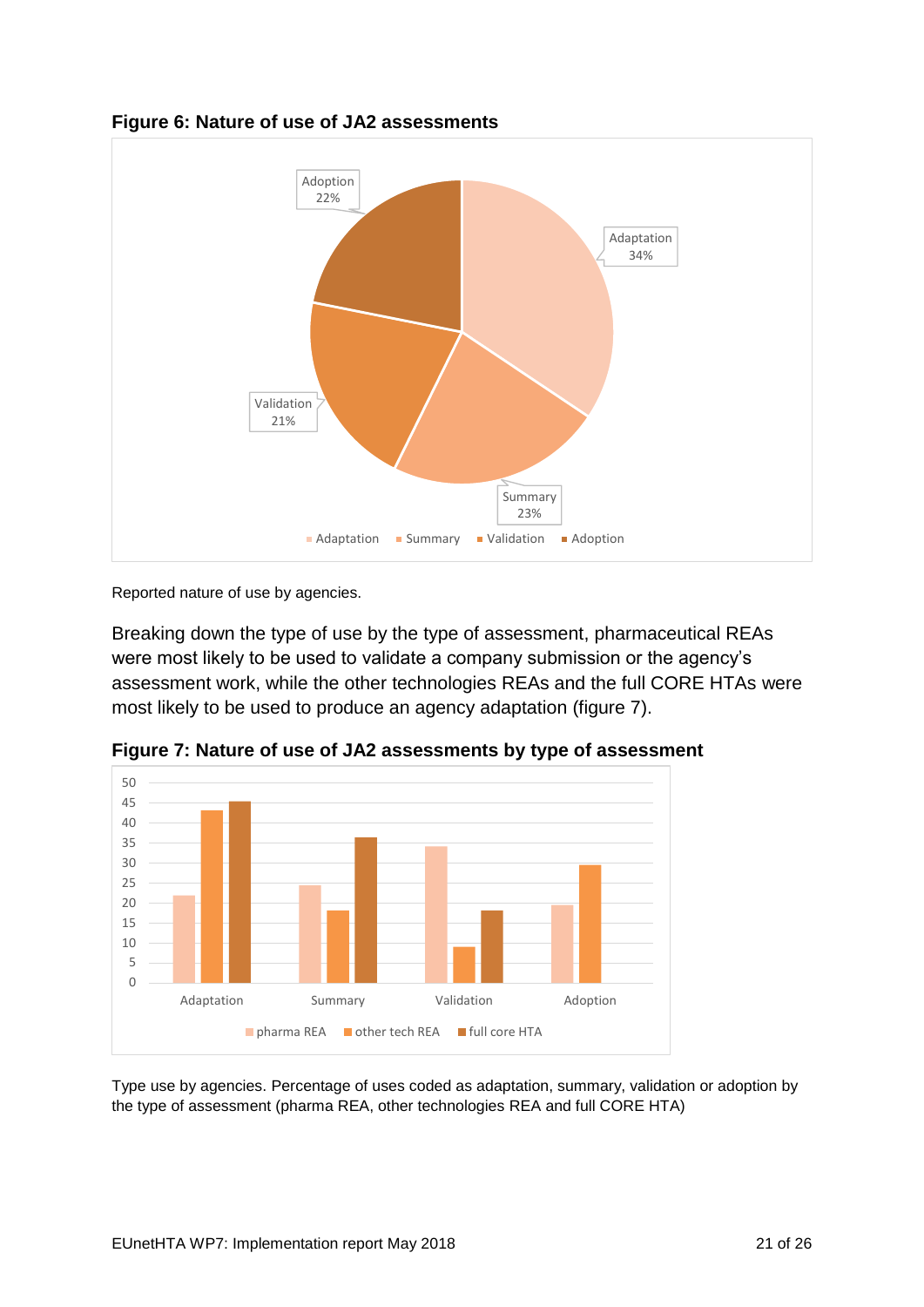# <span id="page-21-0"></span>**Section 4: Discussion**

In the first 18 months of EUnetHTA JA3, 5 assessments were published. Of these, 3 (all other technologies) have been published for 1 year or more and 2 (both pharmaceuticals) have been published for approximately 6 months. Since publication, 28 examples of use in agency procedures and 18 examples of dissemination of the EUnetHTA assessment have been reported. Each assessment has been used between 7-11 times and 14 different countries have made use of 1 or more of the first 5 EUnetHTA JA3 assessments. Given the short timeframe these figures compare favourably with the data collected for the JA2 assessments.

The reported use should be considered in light of the aims of the EC proposed regulation for HTA. This proposes that if a country does an HTA then the EUnetHTA assessment is used, but it places no requirement on an agency to do HTA of a topic that has been subject to joint HTA. The data suggest that EUnetHTA is getting closer to this goal. However, the data still show problems with timing, as well as issues for some partners with awareness, relevance and quality. In addition, the small number of uses overall highlights the importance of picking the correct topic and for EUnetHTA to actively engage partners in a coordinated topic selection and prioritisation process to align national and EUnetHTA topic priorities.

In 12 of the 18 examples where the EUnetHTA assessment was not used to support agency work, this was because the agency completed their work before the EUnetHTA assessment was available. Even among agencies using the EUnetHTA assessments, timing was identified as a limiting factor in 5 instances. For pharmaceuticals the timing issue is clearest because of the regulatory timetable and agency processes that allow work to start prior to receipt of marketing authorisation. However, for other technologies the data show that timing is also an issue. A lack of timeliness can prevent use, it can reduce the ability of the agency to use the EUnetHTA assessment meaningfully and it can remove the benefits and resource savings from using joint work. To maximise value, the timing of EUnetHTA assessments of pharmaceuticals must align with national procedures, while for other technologies, assessments must take account of the timing requirements for decision makers in different countries and the added value to different countries of doing an HTA at any particular time. This is important given that it can take longer to carry out a EUnetHTA assessment than an assessment done using a national procedure, meaning that the EUnetHTA procedure may be less responsive to decision maker requirements.

At the moment the EUnetHTA assessments of pharmaceuticals are mainly being used to support national processes. Use of EUnetHTA assessments to support national processes is not out with the intention of the EC proposed regulation on HTA, but survey data so far suggest that this does not tend to result in significant resource or time savings. In contrast using the EUnetHTA report instead of the national or regional HTA report more often results in resource and cost savings.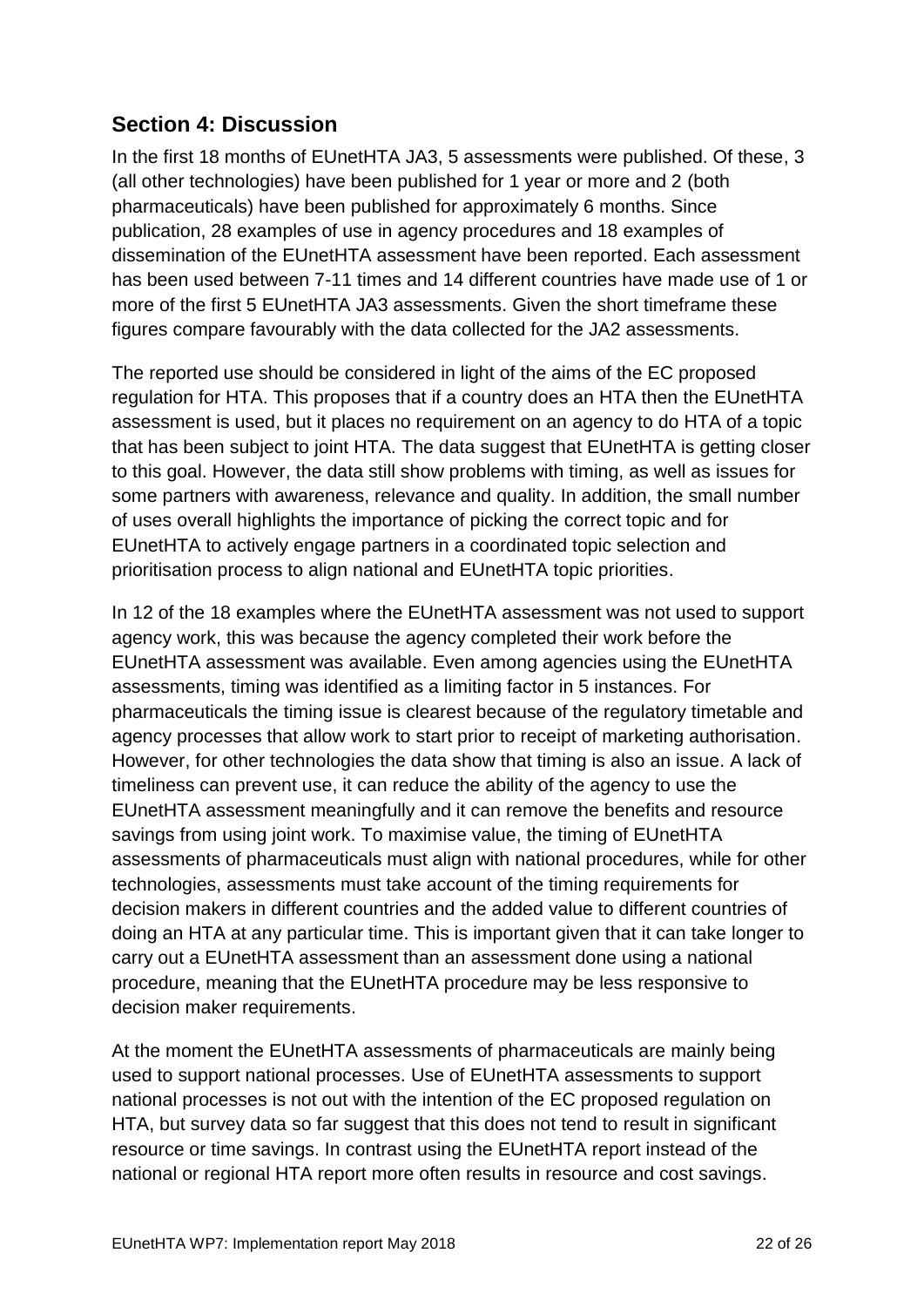There are many reasons why agencies use EUnetHTA assessments to support agency procedures rather than replace them. These reasons include procedural and legal requirements of the systems in which they operate, the absence of a timely and predictable programme of EUnetHTA assessments and issues with the assessments and their contents. However, while it is positive that agencies are using EUnetHTA assessments to support national processes, there is a danger that if agencies only use EUnetHTA assessments to support national processes some implementation issues associated with the proposals for a permanent model of HTA cooperation may not be fully revealed. As part of their preparations for such a model, agencies need to undertake comparisons of agency assessment documentation and EUnetHTA assessments to identify precisely the full range of issues that may appear if EUnetHTA assessments are used as an alternative to agency documentation. For example, would use of the EUnetHTA assessment have meant that issues were not fully identified or discussed? or decisions made differently?

As well as timing, agencies identified several areas where working with users to refine and develop EUnetHTA assessments could help lead to agency resource savings and support more meaningful implementation of the EUnetHTA assessments. Areas identified include alignment of EUnetHTA procedures with agency procedural requirements so that requirements for additional procedural steps are reduced in the adaptation process, changes to the content of the report to make it more applicable to local contexts, changes to the structure of the report to make it more readable and user friendly and improved standardisation of scientific content so that users know what can be expected from each assessment.

Agencies also identified factors in their own procedures that limit the usability of EUnetHTA assessments. These were most frequently practical barriers such as requirements to use national languages and to use specified report structures. Although such barriers are easily identifiable, their resolution is challenging. Requirements to use language are often legal and tied to language laws that are wider than HTA. EUnetHTA partners will need to work with decision makers and where needed legal advisers to understand whether elements of the report may be presented in English. Report structures are often tied to decision maker's requirements which vary depending on the nature of the decision being made and the criteria applied. EUnetHTA needs to work with users of the reports to understand which elements of EUnetHTA assessments are most likely to be directly replicated in national summaries and reports and which are more likely to be used for background or contextualising information so that elements that will be used directly are made the most useful for users of the reports.

Although not so frequently cited, the full range of limiting factors identified by EUnetHTA partners needs to be addressed to support maximum implementation. Many of these limiting factors may be addressed by further development of aspects of EUnetHTA assessment procedures. Some factors may be addressed by process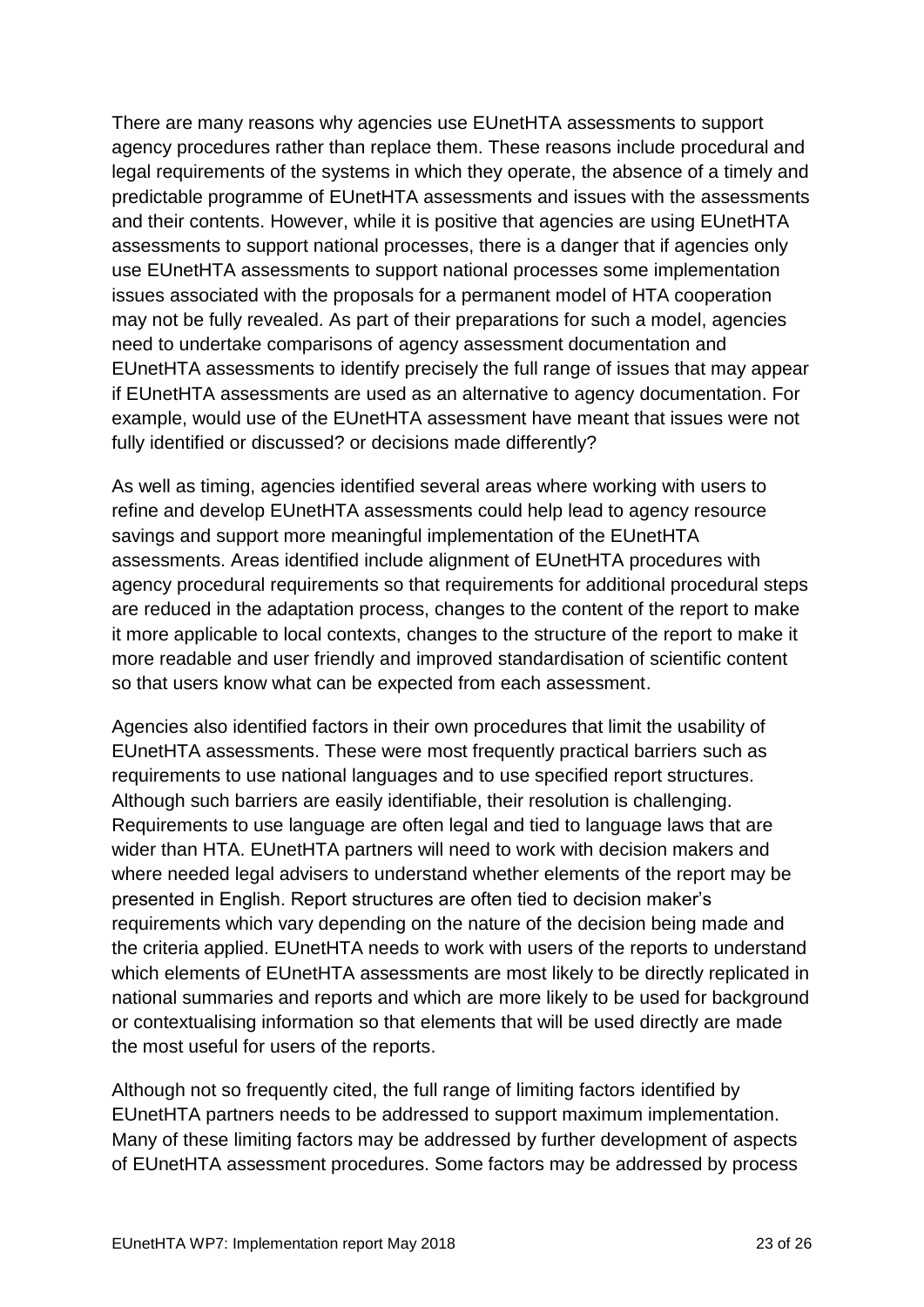development e.g. transparency of process and availability of documents supporting the EUnetHTA assessment. Other factors may be addressed by development of topic selection and scoping processes e.g. decisions about which types of evidence to include and ensuring the scope and timing of the assessment is applicable to as many agencies as possible. Some factors may only be resolved once more exhaustive consultation and approval processes are put in place, for example to resolve disagreement with findings and appropriate use of methodology.

This implementation report presents initial data about the use of the first five EUnetHTA assessments. The initial findings are positive but the small sample size and short follow up means that these data can only be considered as an initial indicator of the types of use observed and the limiting factors identified. For assessments of other technologies in particular only a small number of agencies have used the EUnetHTA assessments so far and the patterns identified may not be representative of the issues faced by a larger sample of agencies. For pharmaceutical assessments follow up over an 18 month period is likely to be required to fully capture use as launch strategies are often staggered around Europe. For other technologies follow up over a much longer timeframe of 3 years is likely to be required to capture accurate use of the assessment.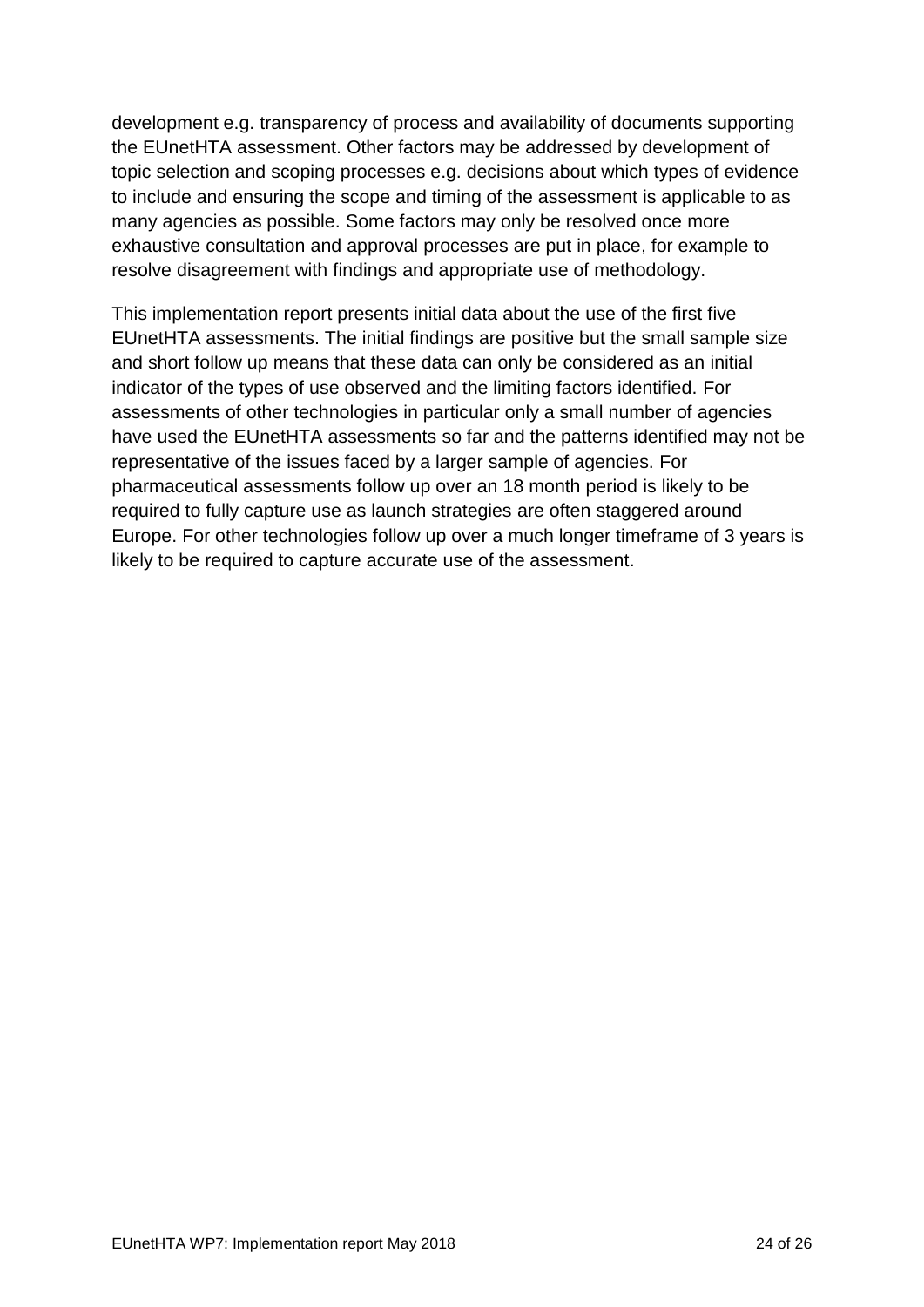# <span id="page-24-0"></span>**Section 5: Recommendations**

- EUnetHTA needs to define the steps towards achieving sustainable HTA cooperation. This should incorporate a set of progressive implementation goals that work towards the final procedures of a model of sustainable HTA cooperation while accounting for the challenges Member States face.
- EUnetHTA partners should support visibility of HTA cooperation by routinely disseminating EUnetHTA assessments to colleagues within their organisations and other relevant organisations within their country.
- EUnetHTA needs to work actively with all partners to support alignment of national priorities and EUnetHTA topics and completion of EUnetHTA assessments in a timely manner for decision makers.
- For pharmaceuticals, EUnetHTA assessments need to be available earlier for those countries where HTA is initiated in parallel with marketing authorisation or where technology developers launch shortly after marketing authorisation.
- For pharmaceuticals, when approaching technology developers for topics, a mixture of inpatient and outpatient technologies are needed to ensure that all pharmaceutical agencies regardless of their remit have the opportunity to use and feedback on the use of EUnetHTA assessments.
- For other technologies, it is particularly important at the topic selection stage for EUnetHTA partners to give EUnetHTA information about existing HTA and reimbursement status and a conclusion about the added value of doing HTA at this point in time so that topics of most relevance are chosen and any existing HTA can inform prioritisation and selection decisions.
- EUnetHTA partners should compare national clinical assessment documents and EUnetHTA assessments to identify precisely the range of issues that would occur if EUnetHTA assessments are used as an alternative to national documentation, including the possible impact of the differences on appraisal and decision making.
- EUnetHTA partners should work with decision-makers and legal authorities to determine whether some aspects of the technical details can be reported in English to reduce the burden of translating EUnetHTA assessments.
- Given national language summaries are being prepared, URLs for these summaries could be linked on the EUnetHTA assessment publication page to support accessibility of EUnetHTA assessments to a wider audience.
- EUnetHTA assessments should account for user requirements and work with users of the reports to create a reporting structure, standardised content,